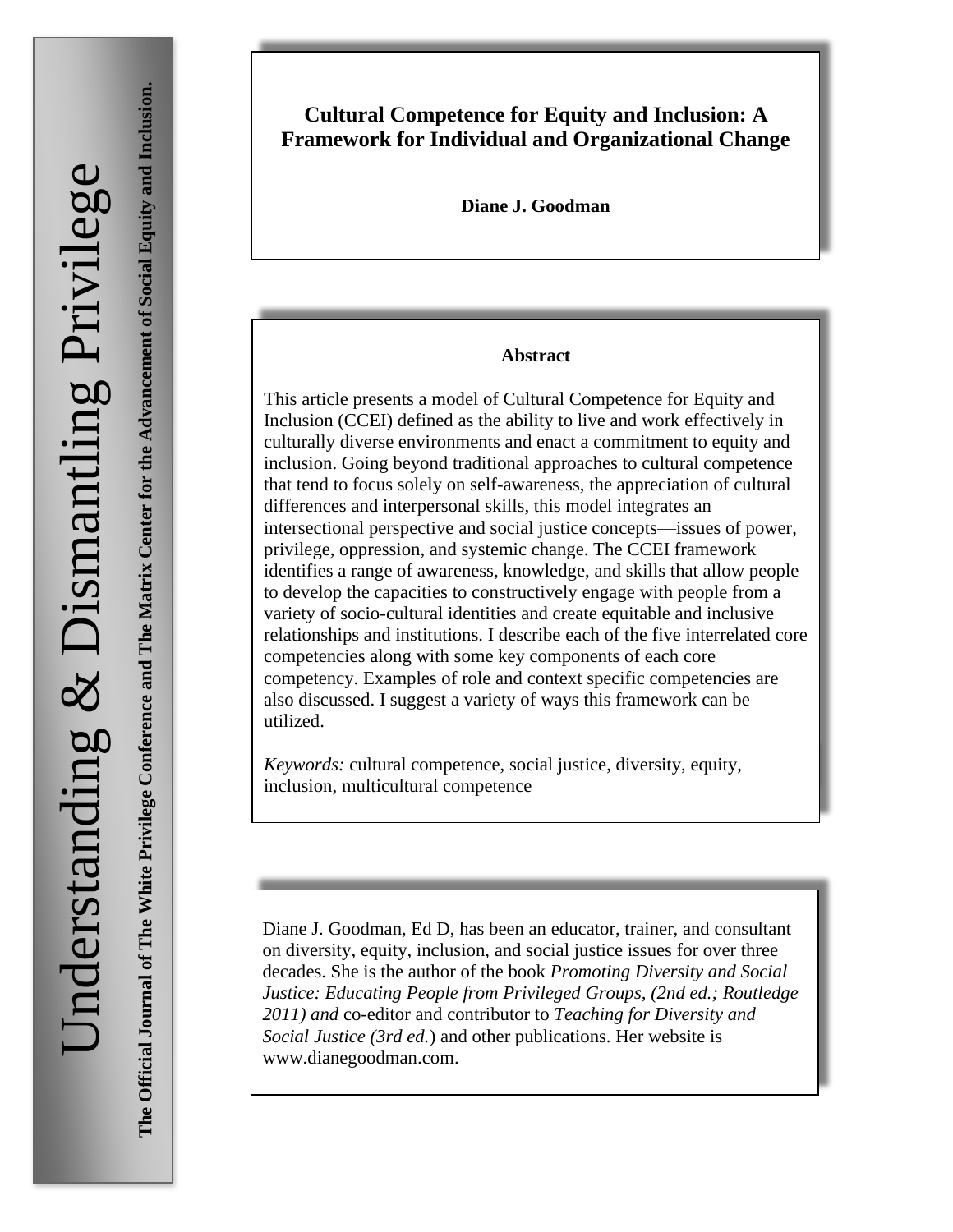As the United States becomes increasingly diverse, organizations realize that developing cultural competency is a growing imperative. Many institutions have committees or initiatives focused on some aspects of diversity, equity, and inclusion (DEI). They acknowledge that in order to be effective and successful, individuals at all levels need to develop and deepen their capacities to work across differences and create environments that are welcoming, equitable, and inclusive. Whether it is working in teams, serving clients, engaging with community members, educating students, or leading organizations, people need to cultivate the cultural competencies—the awareness, knowledge, and skills related to DEI to do their jobs effectively. Moreover, schools and universities recognize their role in preparing students to develop the ability to live and work with people from a range of backgrounds and to be thoughtful global citizens (McNair, 2016; Whitehead, 2015).

Since the language of cultural competency is widely used in DEI work, the Cultural Competence for Equity and Inclusion (CCEI) model integrates equity, inclusion, and social justice content into the paradigm of cultural competence. It is an accessible and flexible framework that can guide efforts to help people develop the capacities to become more culturally competent for equity, inclusion, and social justice across a range of contexts. In this article, I clarify what I mean by cultural competence for equity and inclusion, briefly describe each component of the CCEI model, note some of the highlights of this framework, and identify ways it can be utilized. Some models of cultural competence focus on cross-cultural understanding in a global context. This model will focus on the United States but may have applicability to other settings.

## **Clarifying Language**

When organizations engage in DEI work, often the focus is on the "D," diversity, sometimes on the "I," inclusion, and least often on the "E," equity. Often these terms are used interchangeably, but I believe there are important distinctions. *Diversity* efforts usually focus on increasing the representation of under-represented groups and understanding sociocultural differences. The emphasis is frequently on recruitment, hiring, promotion, and retention. Diversity initiatives generally seek to ensure that the organization reflects the larger community of which it is part and that people understand and value differences.

*Inclusion* speaks to a sense of belonging and feeling valued, respected, and empowered. People may be at an institution but not really feel part of it or as if they are fully valued members. Often gaining a sense of belonging is a one-way street individuals from marginalized groups are expected to assimilate into the already existing organizational culture and norms.

*Equity* refers to fairness, ending systemic discrimination, ensuring access, and creating equivalent outcomes. It attends to differences in power and privilege and seeks to address those inequities. All three of these components are necessary to create a truly fair, multicultural environment.

I sometimes use the term *social justice*  to refer to the integration of these three aspects. Social justice refers to creating a society (or community, organization, or campus) with an equitable distribution of resources and opportunities where all people are safe (psychologically and physically), can meet their needs, and can fulfill their potential (Bell, 2016, p. 4).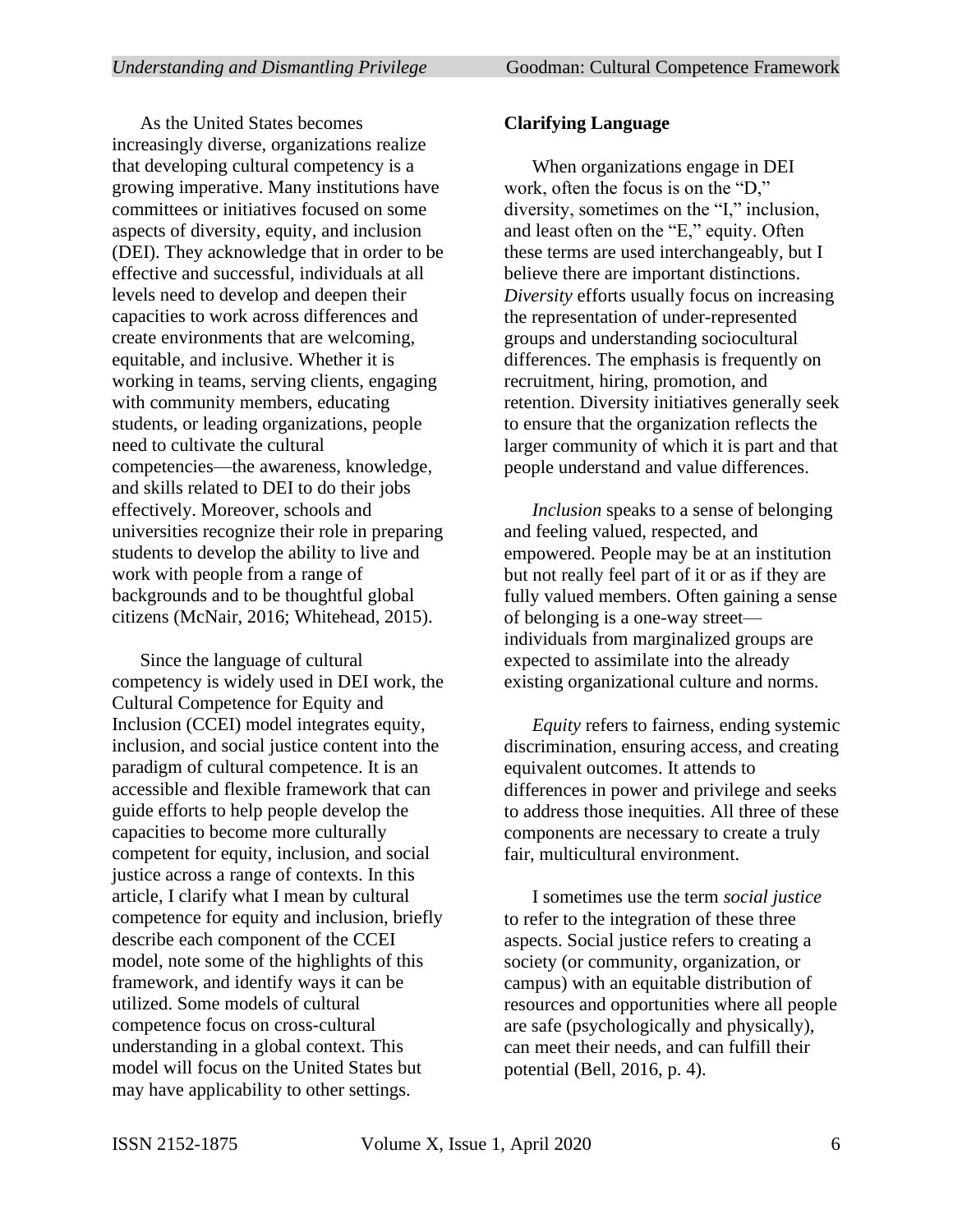The concept of cultural competence has been discussed for many years in a range of fields, especially in the helping professions (Cross, Bazron, Dennis, & Isaacs, 1989; Sue, Arredondo, & McDavis, 1992). A variety of terms have been used to capture the importance of being able to understand, work with, and serve people from various backgrounds and social identities, such as *cultural competence* (Why Cultural Competence, n.d.), *cross-cultural competence* (Chiu, Lonner, Matsumoto, & Ward, 2013), *multicultural competence* (Shallcross, 2013), *intercultural competence* (Bennett, 2004), *cultural proficiency* (Lindsey, Nuri-Robins, & Terrell, 2009), and *cultural humility* (Tervalon & Murray-Garcia, 1998). Most cultural competency efforts have focused on developing the necessary interpersonal skills to work across cultural differences and particularly on race, ethnicity, and language. Some professional fields and organizations have shown increasing interest in developing cultural competency to work with other marginalized groups and sociocultural differences, as well as to address issues of social inequality (National Association of Social Workers, 2015; Pope, Reynolds, & Mueller, 2019; Ratts, Singh, Butler, Nasar-McMillan, & McCullough, 2016; Sue, 2001). While many descriptions of cultural competence have identified some important qualities and capacities, most are related to a particular discipline (e.g., counseling, healthcare, student affairs, social work) and do not adequately attend to concepts related to equity—power, privilege, and oppression.

Undergirding the Cultural Competence for Equity and Inclusion framework is the notion of cultural humility, which originated in reference to medical relationships (Tervalon & Murray-Garcia, 1998). Tervalon and Murray-Garcia describe the three main dimensions of cultural humility

as (a) committing to life-long self-education and self-critique, (b) addressing power imbalances between provider and client, and (c) creating mutually beneficial partnerships with clients and communities. When we approach developing cultural competency with cultural humility, we do not engage from a stance of arrogance or paternalism but from a place of curiosity and openness. We recognize that even if we have experienced some form of oppression, it does not mean we understand the oppression others face, nor does it eliminate the areas in which we have privilege. The willingness and ability to suspend our assumptions and judgments to respect how an individual expresses their own culture and identity is an ongoing process, not an endpoint. Similarly, developing cultural competence for equity, inclusion, and social justice is a life-long endeavor.

# **Cultural Competence for Equity and Inclusion Model**

Cultural Competence for Equity and Inclusion (CCEI) is the ability to live and work effectively in culturally diverse environments and enact a commitment to equity and inclusion. CCEI requires developing critical consciousness, or the ability to perceive social, political, and economic inequities and to take action against the oppressive elements of society (Freire, 1970). Developing cultural competence for equity and inclusion helps move toward the vision of social justice. Cultural Competence for Equity and Inclusion requires a range of awareness, knowledge, and skills. The five core competencies in this model are: (a) selfawareness, (b) understanding and valuing others, (c) knowledge of societal inequities, (d) interpersonal skills to effectively engage across differences in different contexts, and (e) skills to foster transformation towards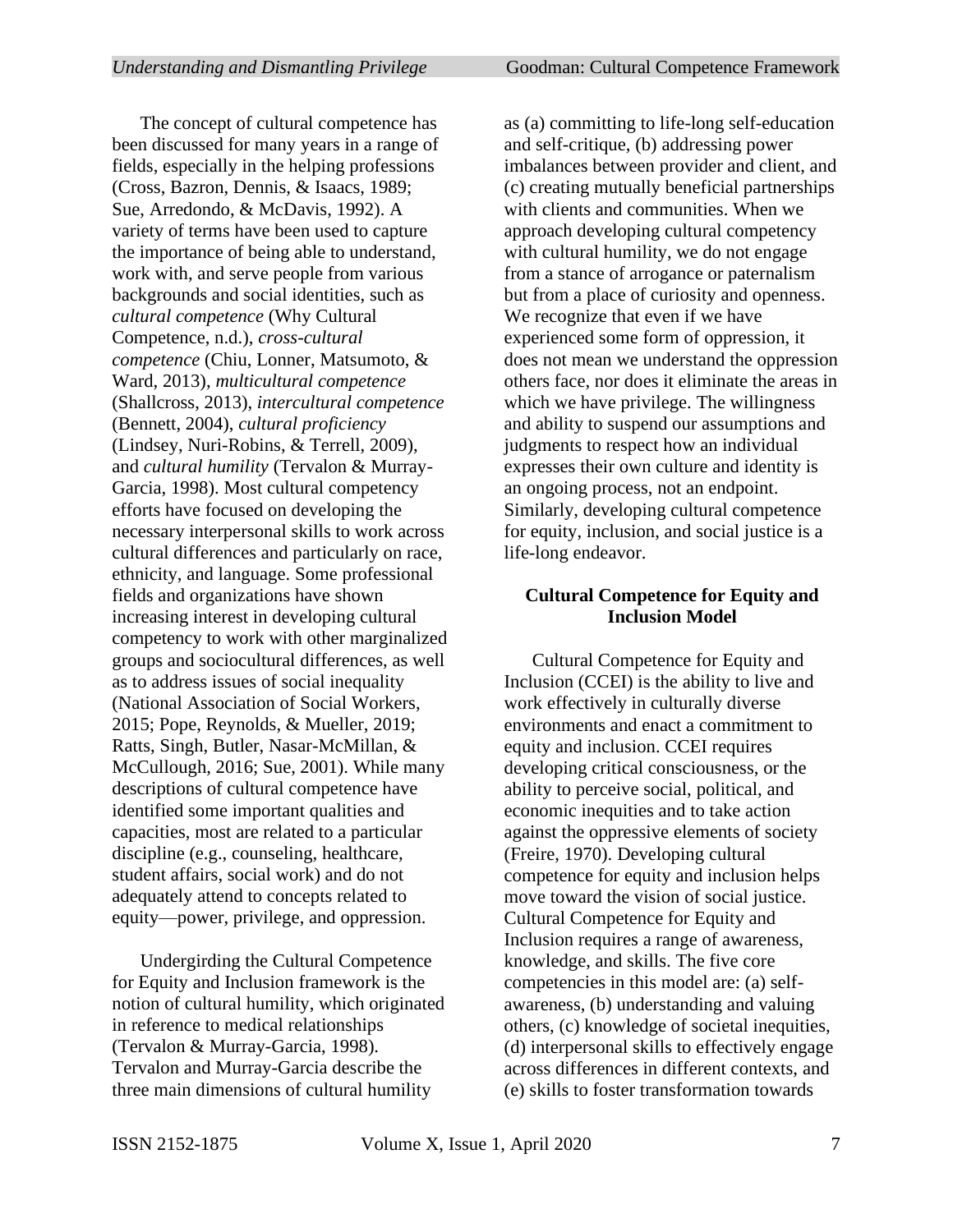equity and inclusion. These five core competencies are interconnected, and each has key components. Additionally, depending on the context and one's role and responsibilities, there will be specific awareness, knowledge, and skills that are necessary. See Figure 1.

The CCEI framework also incorporates an intersectional perspective. An intersectional approach recognizes that different social identities and forms of oppression simultaneously intersect and interact (Collins & Blige, 2016; Crenshaw, 1993). While individuals may focus on one aspect of their own or another's identity and the related marginalization or privilege, this dimension is always being affected by other aspects of identity and positions within other systems of oppression. To truly be culturally competent for equity and inclusion, we need to appreciate how lived realities are shaped by all aspects of identities and how different forms of social inequities are interlocking.

# **Self-Awareness**

The first core competency of Cultural Competence for Equity and Inclusion, selfawareness, entails the ability to understand who we are and how it affects our worldviews, relationships, perspectives, experiences, and behaviors. Some of the key components of self-awareness are:

- Awareness of our social identities and their cultural influences and how they intersect.
- Awareness of our prejudices, stereotypes, and biases.
- Awareness of our internalized superiority and internalized inferiority.
- Awareness of how we may be perceived by others and the impact of our behavior.

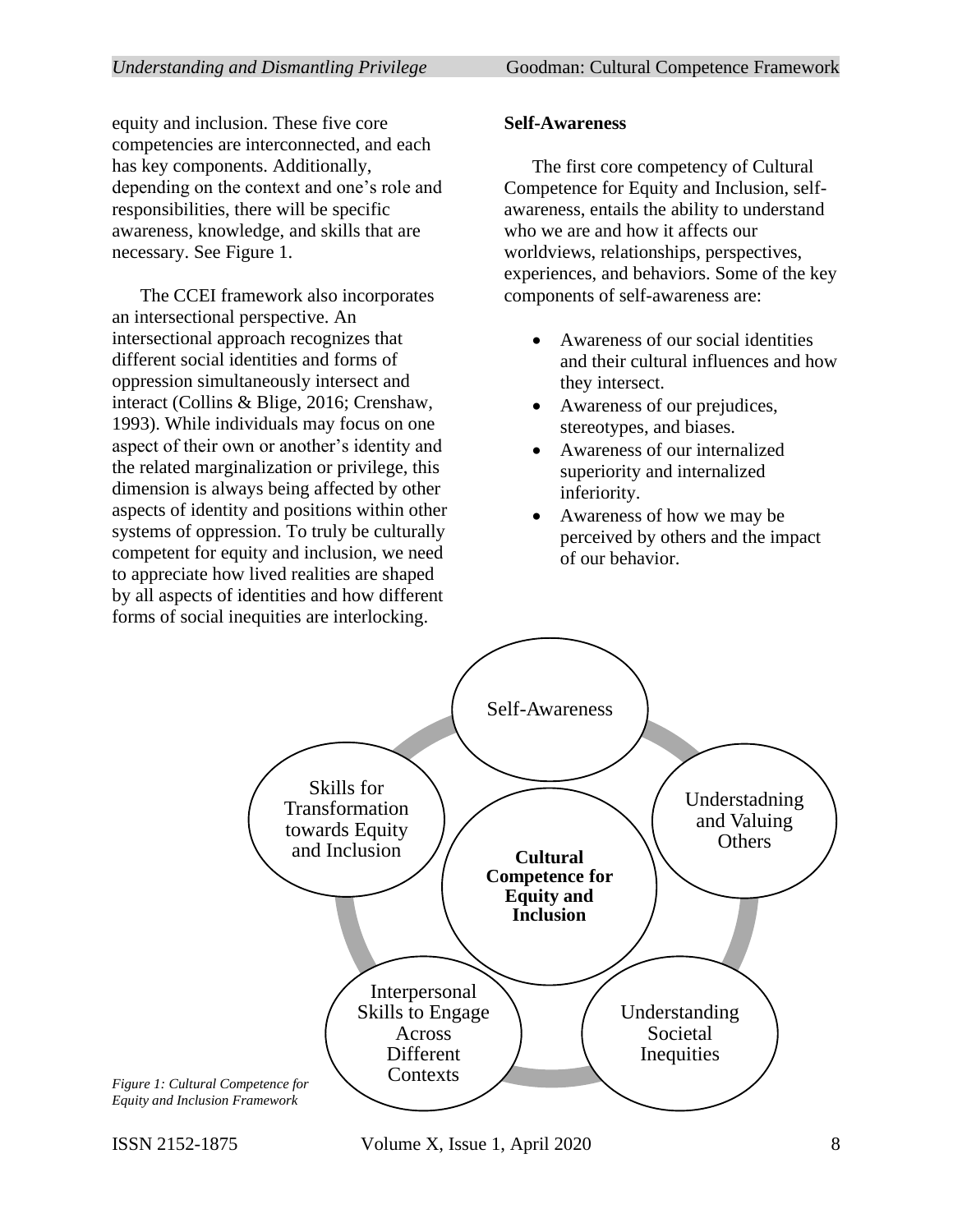#### *Understanding and Dismantling Privilege* **Goodman: Cultural Competence Framework**

#### *Awareness of our own various social identities and their cultural influences and how they intersect*

How do our race, ethnicity, religion/spirituality, socioeconomic class, sexual orientation, gender, ability, national origin, age, and other social identities affect our worldview, values, beliefs, and behavior? We are socialized and culturally conditioned into particular roles and ways of being. Consider the messages you received (overtly or implied) growing up about how to express your feelings; how to deal with conflict; expectations about school, work, career, and lifestyle; and appropriate gender roles. Were you encouraged to address conflict openly, or were you encouraged to avoid conflict? Were you expected to conform to rigid gender roles or supported to express yourself in gendernonconforming ways? Were you raised to be highly individually competitive or to be more collaborative and communityoriented? These messages are tied to our social and cultural identities (as well as our particular individual personalities and histories). It is not sufficient to understand each dimension of our identity in isolation without appreciating how these various aspects intersect to shape our particular behaviors, perspectives, and realities. The messages we receive may align or contradict. As a middle-class girl in a New York area Jewish family, I was taught both to "act like a lady" (be polite and wellmannered) as well as to speak up for what I believed in, even if it meant challenging authority.

## *Awareness of our prejudices, stereotypes, and biases*

We all are exposed to misinformation and a lack of information about various social identity groups. The growing research on implicit or unconscious bias demonstrates that everyone has biases that affect their behavior and decisions, whether we realize it or not (Banaji & Greenwald, 2013; Staats, Capatosto, Wright, & Jackson, 2016). These unconscious biases may not even be consistent with our conscious beliefs. Biases may affect whom we see as most trustworthy or as having the most potential, or with whom we feel most comfortable. The more we are aware of our stereotypes and assumptions and are vigilant about how our unconscious biases may be manifesting, the more we are able to act in equitable and inclusive ways.

## *Awareness of the impact of our positionality and internalized superiority and inferiority*

Not only are we all cultural beings, but we are also positioned differently within systems of inequality. We may be part of dominant (or privileged) groups—male, heterosexual, cisgender (people whose gender identity matches the sex they were assigned at birth), middle/upper class, Christian, able-bodied/without disabilities, born in the United States, as well as part of marginalized groups—female; lesbian, gay, bisexual, trans\*, queer (LBGTQ); lowincome; born outside the United States; have a disability; be an elder; or from a religious minority. Most of us are part of both privileged and marginalized groups.

When we are part of privileged groups, that identity is aligned with norms of the dominant culture. Therefore, we are often less aware of that identity or of the realities of others from marginalized groups. As a result, we may not be as sensitive to or empathic about the inequities others may face. This can affect how we respond to concerns, form opinions on issues, make decisions, and set policy. People without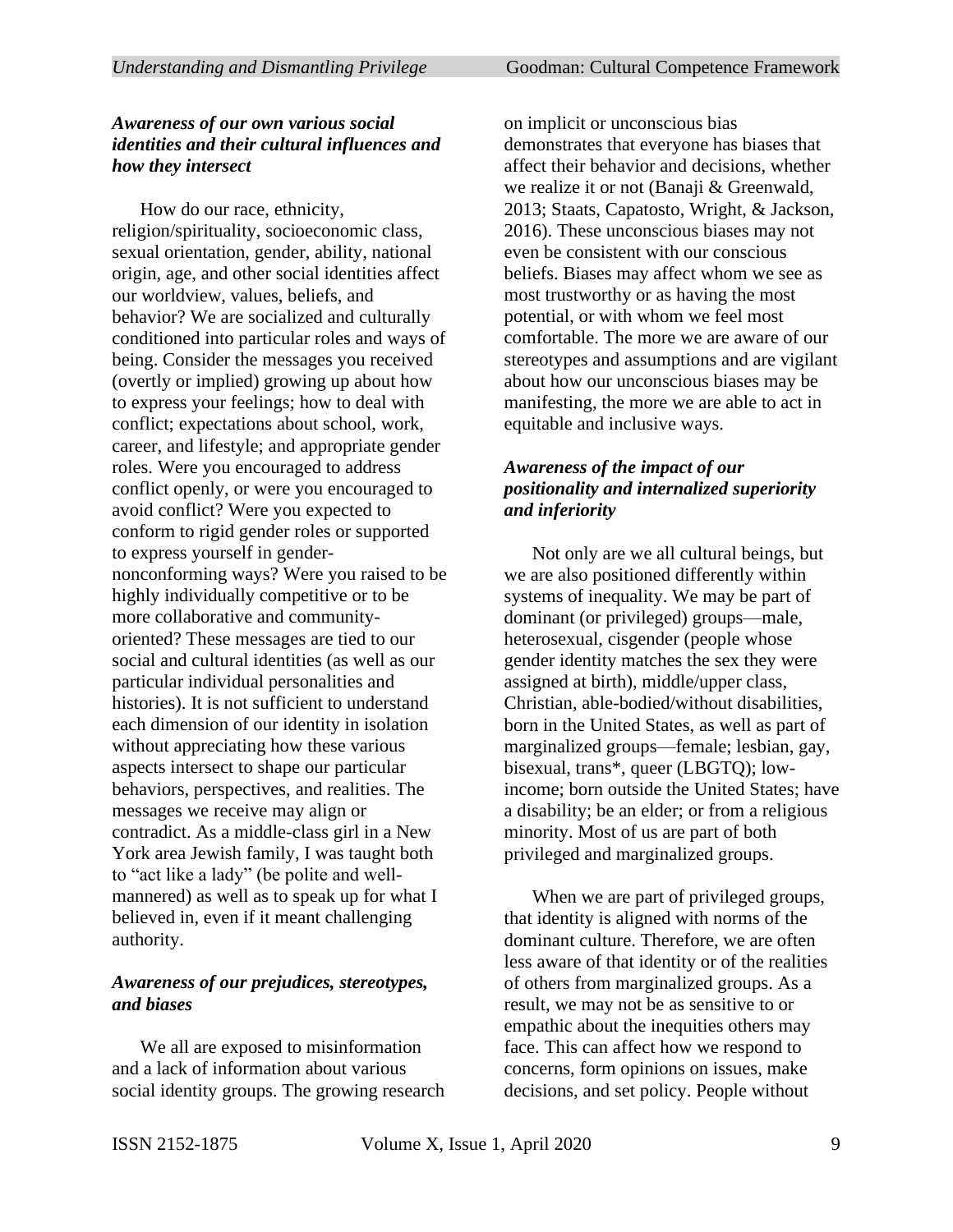disabilities may not be attuned to the range of challenges people with disabilities face and thus may not sufficiently attend to how to make the organization more equitable and accessible. Or individuals who come from predominantly dominant groups may not understand why other people feel so strongly about the need to address microaggressions (subtle insults and slights, often unconscious, towards marginalized groups).

Moreover, in mainstream society, dominant groups are seen as superior to other groups and set the norms and standards against which others are judged. When we are part of dominant groups, we may internalize this sense of superiority and the normality of our group—internalized superiority. We may see ourselves and people like us as "just normal" (with the implication that others are not) and as smarter, more capable, more valuable, and more deserving of positions of power than people from the corresponding nondominant group. We may not be aware of our internalized superiority; we may not consciously believe that we are better than others. Yet, these attitudes and beliefs may manifest when we negatively judge others who are from marginalized groups who are "different," feel that we know what is best for those individuals and communities, want to make others "more like us," or feel entitled to take up more space, attention, and resources**.** Despite good intentions, behavior that is seen as patronizing or condescending such as the "White savior complex" (when White people assume they can "fix" the problems of people of Color) or "mansplaining" (when a man explains things to a woman in a way that is arrogant and condescending, assuming that he automatically knows more than she does) are examples of internalized superiority. When we are part of privileged groups, we may also find it difficult to hear challenges

to the current social, political, and economic systems, learn about our group's role in perpetuating oppression, or get feedback on our behavior (DiAngelo, 2011; Goodman, 2011; Watt, 2015). Self-awareness, in this regard, requires being able to notice and address our reactions, feelings, and defensiveness so we can continue to learn and grow.

The flip side of internalized superiority is internalized inferiority (or internalized oppression). In mainstream culture, nondominant groups are seen as inferior, deficient, and "less than." When we are part of marginalized groups and internalize these negative messages we may believe, sometimes unconsciously, that we or others like us are not as smart, competent, attractive, or deserving of power and resources as people from dominant groups. The research on stereotype threat (Inzlicht & Schmader, 2012; Steele & Aronson, 1995) illustrates how these negative beliefs can adversely impact test performance. Due to internalized oppression, we may try to overcompensate, limit ourselves, or engage in self-destructive behavior. We may also distance ourselves from others from our social identity group or view them negatively (Bivens, 2005; David, 2014). Expressions of internalized oppression maybe when an administrative assistant assumes she has nothing valuable to contribute to a department meeting that involves higher-level staff and administrators, or when a gay person is uncomfortable being around other gay people whom he sees as "too gay." Internalized oppression contributes to our collusion with oppression, which supports its continuation.

Unless we are aware of how we have absorbed and enacted internalized superiority and inferiority, we are likely to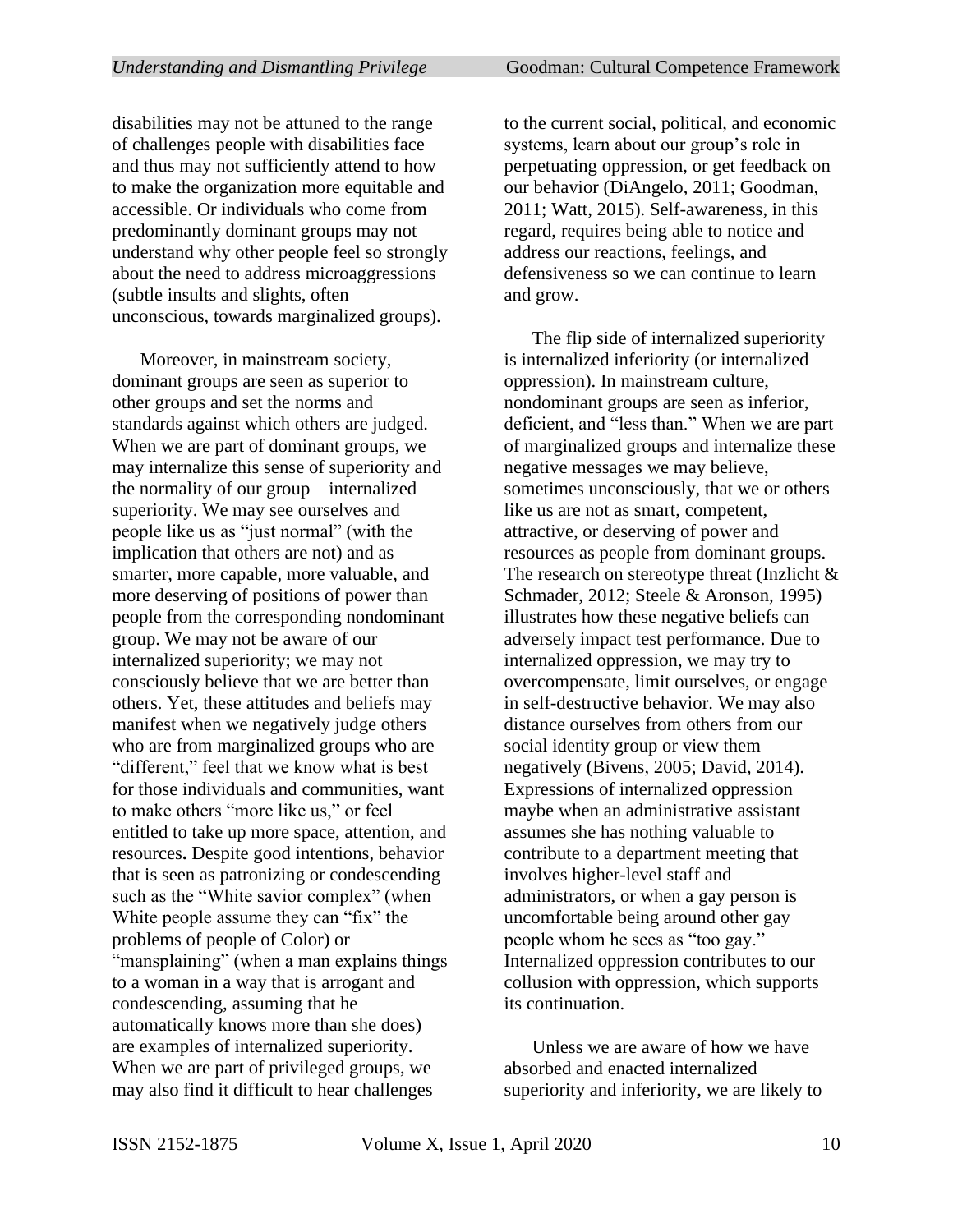continue to enact inequitable dynamics. Becoming aware of internalized superiority/inferiority is essential though challenging work because these beliefs are often unconscious. Personal awareness of internalized superiority and inferiority is linked to understanding societal inequities and will be explored further in the third component of the model.

# *Awareness of how we may be perceived by others and the impact of our behavior*

Another component of self-awareness is understanding how we may be seen or "read" by other people and how our behaviors are interpreted and experienced. These perceptions are influenced by our social identities and dominant and subordinated statuses. An African American with a more passionate style of communication may be incorrectly interpreted as being angry. As a woman, my self-deprecation may be read as a lack of confidence or competence, whereas that is less likely to be the case for a man. A man who interrupts women or talks at length may be seen as enacting his male privilege. Our various intersecting social identities affect how we are experienced. While White female instructors are likely to be challenged more than White male ones, women of Color faculty are even more likely to have their authority and credentials questioned (Gutierrez y Muhs, Niemann, Gonzalez, & Harris, 2012; Pittman, 2010). Add in other marginalized identities, such as being younger or being an immigrant, and this undermining of authority will likely increase. Being aware of how we may be seen by people with different identities and backgrounds allows us to not internalize inaccurate projections, adjust as necessary, or decide how we want to express our authentic selves within the mainstream norms.

### **Understanding and Valuing Others**

The corollary to self-awareness is knowledge of and appreciation for others' social identities, cultures, and perspectives, and understanding their biases and internalized inferiority and superiority. Some key components of this core competency include:

- Knowledge of the social identities of other people, their cultural influences, and how they intersect.
- Ability to value and appreciate ways of being, doing, and thinking other than our own.
- Ability to recognize how other people express internalized superiority and internalized inferiority.

## *Knowledge of the social identities of other people, their cultural influences, and how they intersect*

Like self-awareness, knowledge of others' cultures and social identity groups and how they intersect is also essential. We need to explore how others' socialization, life experiences, and cultural backgrounds shape who they are, their worldviews, beliefs and values, and ways of being. Unless we understand other individuals, we are likely to misinterpret their behavior, unintentionally offend, or be ineffective at meeting their needs. Much diversity work is focused on understanding cultural differences and people's experiences as part of different social identity groups.

Furthermore, we cannot assume that just because we share a particular social identity with another, our perspectives and experiences are alike or that two people will be similar just because they come from the same social identity group. For example,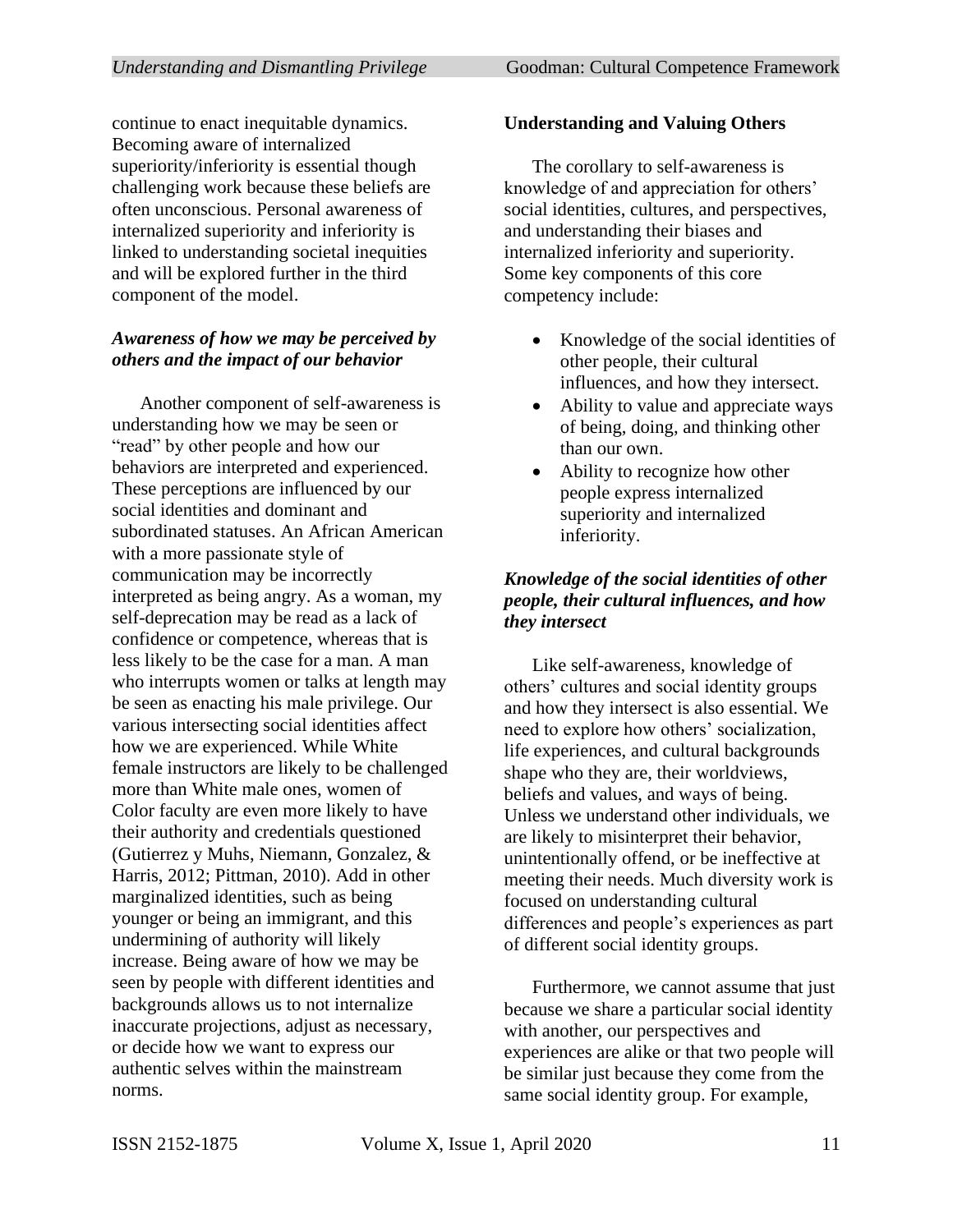although women in an organization may share some similarities related to being female and dealing with sexism, a Chinese American, middle-class manager, and a White, working-class custodian are likely to have different experiences as women. Additionally, simply because two people are Latinx immigrants, we cannot assume similarities and would need to understand not only personal differences but countries of origin, conditions of immigration, status, and experiences in their home country, years in the United States, as well as the significance of their other social identities. The more we can appreciate the many dimensions of an individual and how they interact, the greater the understanding and ability we will have to work with them. There is less likelihood we will misinterpret their behavior or rely on stereotypes.

## *Ability to value and appreciate ways of being, doing, and thinking other than our own*

It is not enough to just seek to know and understand different social and cultural identities. We need the capacity to value and appreciate other ways of being, doing, and thinking. CCEI entails a shift from believing that our way is the right or only way. Different worldviews, cultural backgrounds, socialization, and experiences influence how people approach situations, tasks, and relationships. Dominant U.S. society tends to value individualism, competition, expediency, and objectivity (Okun, n.d.). Yet, people may have other cultural styles and orientations. Some people may be oriented towards more collaborative approaches to working together, less linear thinking, artistic ways of conceptualizing and expressing ideas, recognizing the wisdom of the body, the use of ritual, less rigid time norms, and prioritizing relationship and process over task. People

with different abilities/disabilities, religious practices, or other needs outside the mainstream norms may require structures and processes that allow for their full participation and inclusion. Cultural competence for equity and inclusion requires not only understanding different social identities and cultural styles but developing the flexibility to interact and work in ways that value and accommodate these differences.

## *Ability to recognize the impact of others' positionality and how they express internalized superiority and internalized inferiority*

Social location and experiences of privilege and oppression affect others' sense of identity, perspectives, behavior, and experiences. This lens of positionality provides ways to understand how individuals may be interpreting, understanding, and dealing with situations. This, in turn, can enable us to make sense of their behavior, develop ways to challenge their biases, support their growth, and have greater compassion.

We can consider positionality and internalized superiority and inferiority when we work with and mentor different individuals. For example, in a university context, how might internalized dominance be at play when a straight, cisgender resident assistant at a college is being accused by queer students in a residence hall of being insensitive to their needs and planning programs that are not inclusive of people with a variety of genders and sexualities? How could the resistant assistant be helped to see how this behavior may reflect his lack of awareness or sense of normalcy as a heterosexual, cisgender person and is impeding his ability to be successful in his position? Or, when a female student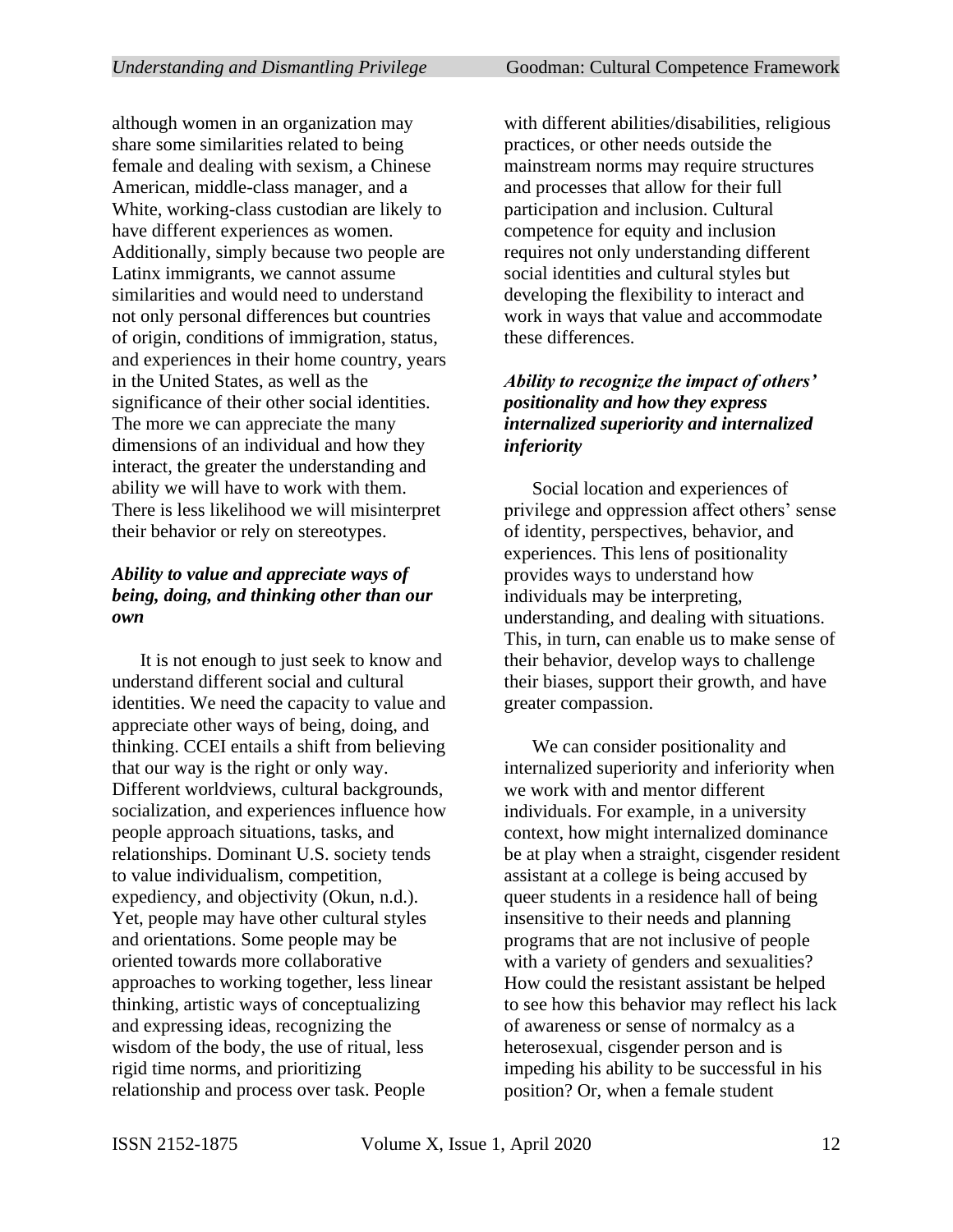studying engineering is quick to assume she can't succeed in this field when she receives some negative feedback. How could we challenge her internalized inferiority and support her to explore the roots of her selfdoubt and achieve her academic and professional goals? Dominant and subordinated statuses may also affect how people respond to diversity and social justice issues. While any individual can experience a range of emotions at different times, as noted previously, people from privileged groups may express defensiveness as well as guilt and shame. People from marginalized groups may feel anger and hopelessness. By understanding these common reactions, we can better support people in working through their responses, finding appropriate outlets, and developing greater openness to learning and change.

# **Knowledge of Societal Inequities**

We cannot understand ourselves or other people or create greater equity without considering the larger sociopolitical and historical context of which we are part. We need to have a grasp of different forms of privilege and oppression and how these affect people's experiences and access to social power, resources, and opportunities. Additionally, we need an awareness of the strategies for resistance and resilience different individuals and communities have utilized. It is also critical to appreciate the interlocking nature of different types of inequality. Some key components include:

- Knowledge of the history and ideology of different forms of oppression and how they impact current manifestations of systemic inequities.
- Understanding how different forms of oppression operate on individual, interpersonal, cultural, institutional,

and structural levels.

Understanding the impact of systemic inequities on individuals' opportunities and lived realities and strategies for surviving, resisting, and thriving.

# *Knowledge of history and ideology of oppressions and their current impact*

Our current inequities did not occur overnight, nor are they disconnected from what has previously occurred. Oppression is a system of accumulated advantages and disadvantages. Without a historical perspective, we cannot appreciate how the past is shaping the present. For example, in order to understand the challenges for Indigenous people in gaining access to education and well-paying jobs, it is necessary to recognize the long history of oppression Native people have endured, including the stealing of their lands, displacement and isolation, boarding schools that forcibly removed children from their homes and brutally tried to erase their cultural knowledge and language, the breaking of treaties, negative and distorted history and media images, and the banning of their cultural and religious practices. Every marginalized group has a particular history of exclusion, discrimination, violence, and distortion. This history provides a context and lens for interpreting the behaviors and inequities we currently see. Knowledge of how different groups have survived and thrived despite or because of these barriers and mistreatment is also important to challenge notions of victimhood and provide models of resilience and change.

Coupled with a historical perspective is the need to understand the dominant ideology that justifies and normalizes oppression. What are the commonly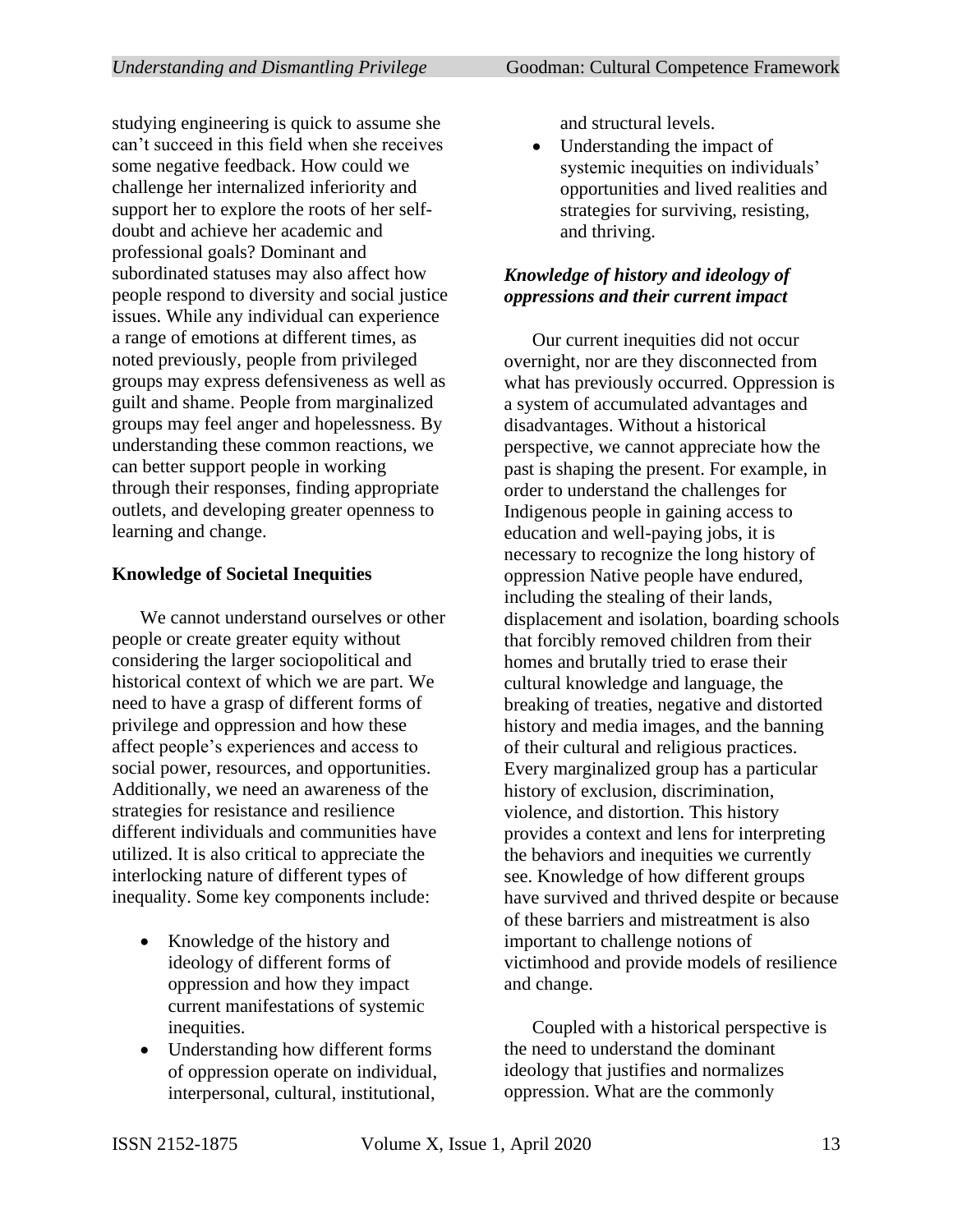accepted narratives and stereotypes about different marginalized groups? How do these biases and beliefs perpetuate systemic inequality? Returning to the example of Native Americans, the dominant ideology in the United States portrays Indigenous people as poor, lazy alcoholics, who mistreat their children, while also being exoticized as spiritual and in tune with nature. More generally, the dominant narrative in the United States is that we are a meritocracy where anyone can pull themselves up by their own bootstraps. This allows people who are poor to be viewed as deserving of their situation rather than seeing the systemic forces that create and maintain poverty. The commonly accepted beliefs about different marginalized groups allow the oppression to continue as if it is natural or deserved. Similarly, the dominant ideology also allows the elevated positions of people from privileged groups to seem natural and go unchallenged. For example, many people have accepted the disproportion of men in positions of power since their dominance historically has led to assumptions that this is normal and that they are stronger, more decisive leaders than women.

#### *Oppression on different levels*

All forms of oppression occur on multiple levels: individual, interpersonal, institutional, cultural, and structural. Oppression needs to be understood and addressed on all dimensions if we want to dismantle inequities and foster social justice. The individual and interpersonal levels entail the ways individuals internalize the messages from the dominant culture that maintain oppression, such as the internalized superiority and inferiority discussed earlier. Offensive jokes, individual acts of meanness or bias (e.g., writing a hateful word on someone's door), and microaggressions are

examples of interpersonal oppression. Members of organizations often relate numerous ways they experience interpersonal bias on a daily basis, eroding their sense of belonging and ability to thrive. Institutional policies, practices, and norms also create barriers to diversity, equity, and inclusion. Examples include a criminal justice system that has unfairly targeted and incarcerated Black and Brown people, a lack of legal protection against job or housing discrimination for LGBTQ people, an underrepresentation of women in high-level positions in government, business, and corporate boards, and the reluctance to hirer older employees. Institutional manifestations may include biases in hiring, mentoring, and promotion; the lack of adequate accommodations for people with disabilities; a curriculum that ignores the history, contributions, and realities of various marginalized groups; pay inequities; or financial barriers for low-income students. Cultural manifestations include norms around communication, dress, and language; the holidays that are recognized and observed; the food that is served; gender role expectations; and physical esthetics (decorations, pictures, etc.). Often people from marginalized groups feel that they cannot express their authentic selves since they would not fit in or feel that the environment does not reflect their cultural identities or needs. Structural oppression refers to how ideology, along with these different levels of oppression, and interlocking institutions, create a broader, interconnected system that disadvantages people from marginalized groups.

#### *Impact on opportunities and lived realities*

History, ideology, and manifestations of oppression on multiple levels all affect people's experiences and access to resources. Being culturally competent for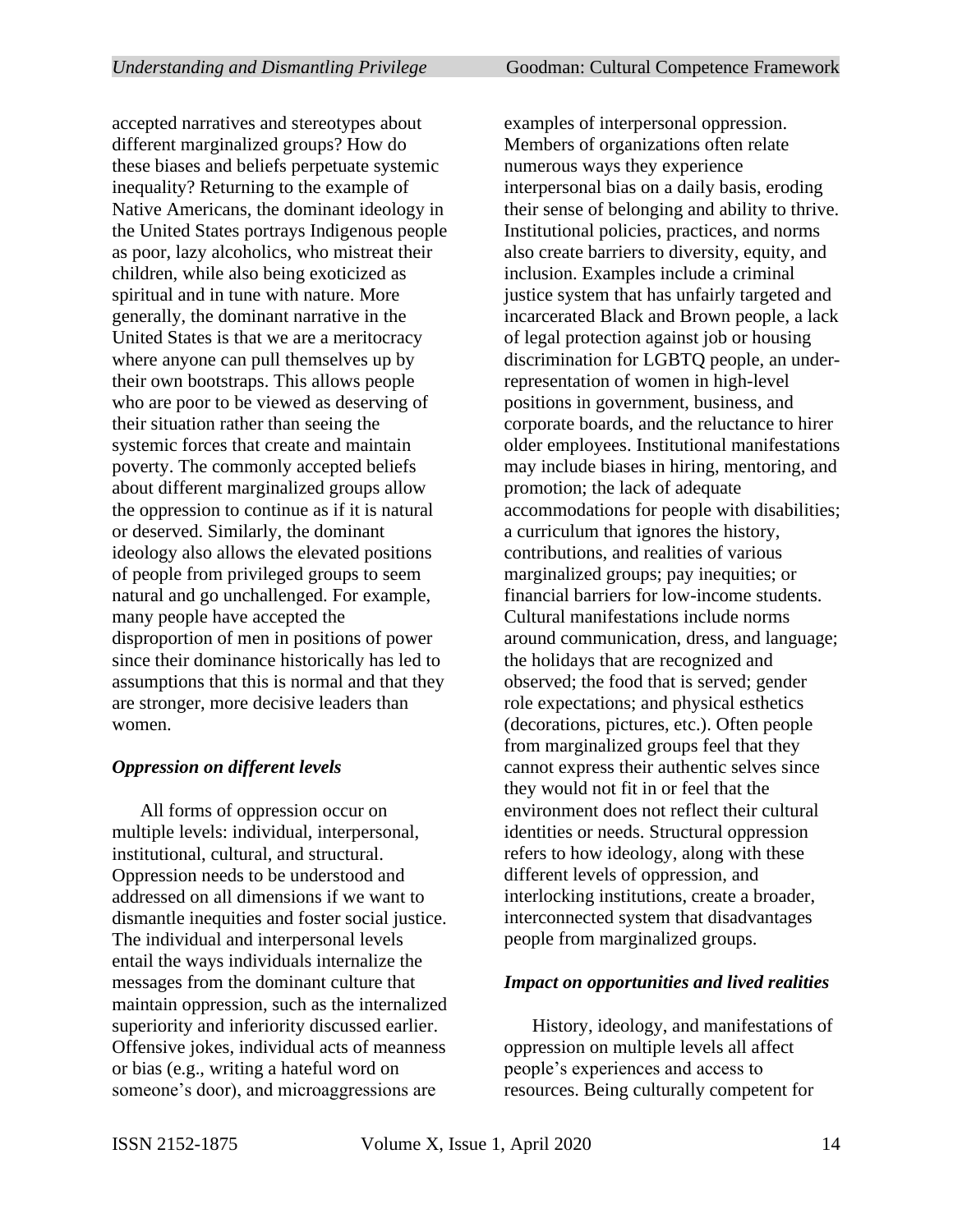equity and inclusion requires that we understand and support people in navigating and overcoming these barriers. Someone in a queer family may face different obstacles and have different concerns finding housing in a welcoming and safe community with accepting schools for their children than someone who is heterosexual. Socioeconomic status affects people's ability to pursue educational or professional development opportunities—conferences, internships, study abroad, or simply to being able to afford to stay in school. Immigration status may affect someone's opportunities to get jobs or internships and their risks in complaining about unfair treatment for fear of losing their position, which could jeopardize their visa status. Ability/disability may impact how easily and quickly someone can move around campus or a city or what jobs are available. When we are part of privileged groups, relative to the marginalized group, we are generally seen as smarter and more capable, given the benefit of the doubt in situations, and thus are more likely to be given mentoring and opportunities to try something new. The particular mix of dominant and marginalized identities will affect the ways and the degrees to which people experience both advantages and disadvantages.

## **Interpersonal Skills to Engage Across Differences in Different Contexts**

In addition to understanding self, others, and society, we need the ability to adapt to and work collaboratively with a diversity of people in a range of situations. People's social identities affect their interpersonal, communication, and work styles, as well as their views of conflict, notions of leadership, and sense of time (among many other things). Our positionality affects power dynamics in interpersonal relationships and groups. Some key components of this core

competency include the ability to:

- Embrace, integrate, and adapt to different cultural styles.
- Engage in dialogue about diversity, equity, and inclusion issues.
- Deal with conflict due to cultural differences and the dynamics of inequality.

### *Embrace and adapt to different cultural styles*

Given these myriad differences, we need to develop the skills to work together across our various social identities and cultural orientations and recognize and value alternative styles of engagement. When people act in ways different from our own or different from organizational norms, it can be easy to label their behavior as wrong or inferior. Cultural competence for equity and inclusion asks us to reconsider our assumptions and find ways to embrace a wider range of interpersonal and work styles. People who favor personal connection might prefer face-to-face meetings rather than email exchanges. Others may want the expression of emotions to be an acceptable part of interactions and not seen as irrational, unstable, or dangerous. Degrees of formality vary, and those who seem too informal may be viewed as disrespectful or unserious. We need the skills to recognize and then adjust to and integrate these different cultural orientations, so people do not feel excluded, silenced, or misinterpreted. We need the flexibility to engage in ways that stretch our own and our institution's cultural norms in order to truly be more inclusive.

## *Engage in dialogue about diversity, equity, and inclusion issues*

If we are to live and work together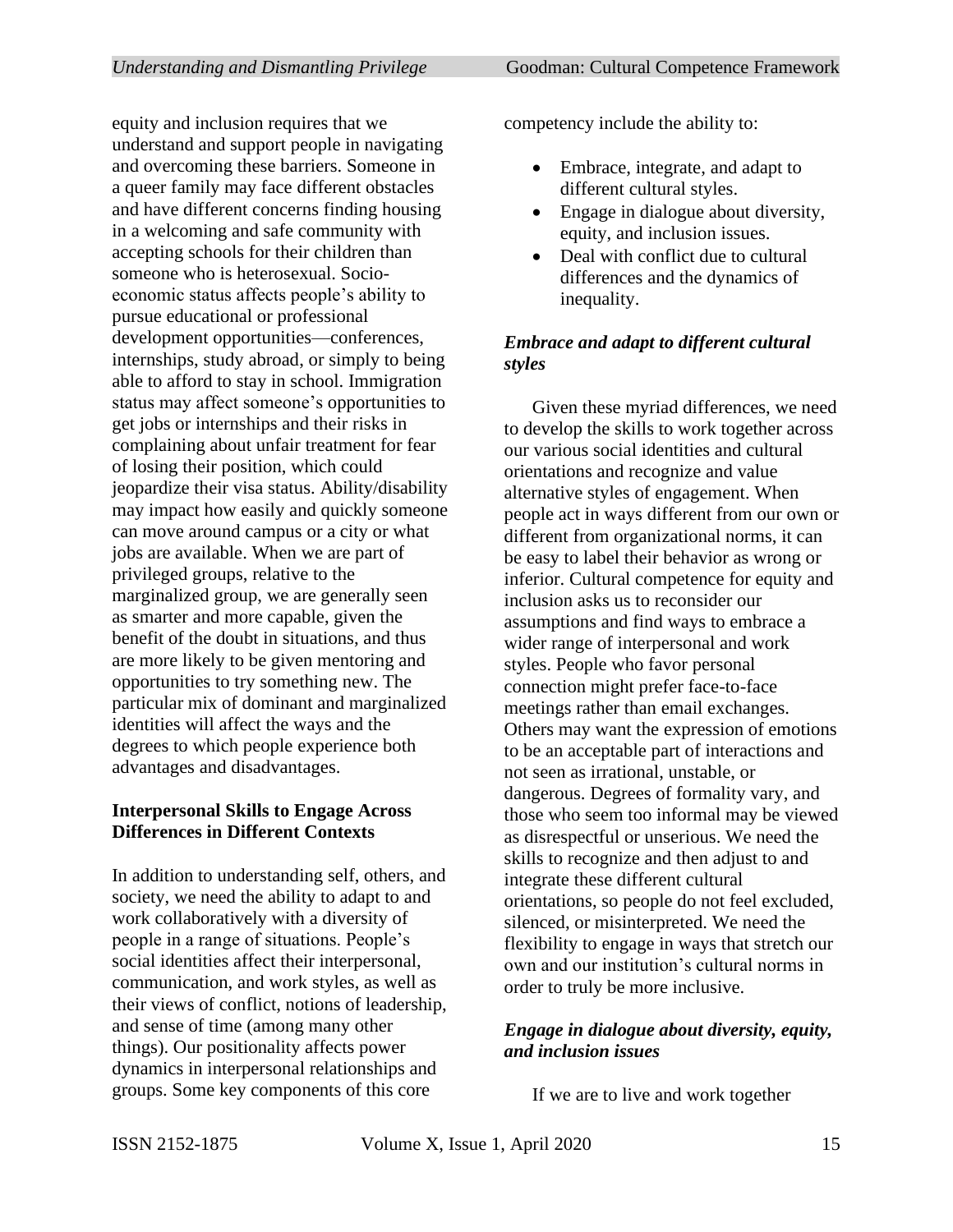effectively, we need to be able to acknowledge and discuss the impact of social identities, power dynamics, and systemic inequities. Often these topics are taboo, or people are too uncomfortable to talk about them. Some individuals believe that merely talking about differences creates division and that if we ignore injustices, they will simply go away. Yet, we know that cultural differences and inequities exist and affect us whether we name them or not. It is often easier to adopt a colorblind (or power evasive) stance or avoid issues that may be controversial. Cultural competence for equity and inclusion requires that we talk about how social identities shape perspectives and experiences and validate the realities of different groups of people. For example, instead of dismissing the concerns of people of color as being overly sensitive, we can explore how institutional racism and unconscious racial bias may be affecting decisions and climate. There are a variety of skills that help us do so. Active listening is critical since these skills help us pay attention and really listen to what someone is saying and reflect that understanding. We also must be able to give and receive feedback. Individuals need the ability to discuss how we are experiencing different situations and the impact of others' behavior. We need to let people know what we expect from them in order to have constructive and authentic personal and working relationships. The ability to hear and utilize feedback requires managing our defensiveness and other reactions. Knowing the appropriate language or terminology to discuss issues helps conversations be more productive.

#### *Deal with conflict*

Inevitably, conflicts arise in our relationships with others. Differences in social identities, positionality, and cultural styles can increase the potential for conflict and the complexity in resolving it. CCEI requires that we not only have the awareness and knowledge to recognize how conflicts may be fueled by our differences in identities, cultures, and positionalities, but also have the skills to work through these challenges. Often people have different ways to approach conflict and its management. Some people may prefer a direct approach that clearly lays out the concerns and actively seeks to explore the issues; others may prefer a more indirect approach that addresses disagreements in a more subtle way. Avoiding conflicts that arise as we work together reduces our ability to enact change and often results in people disengaging. We need to be able to work effectively through differences and disagreements in culturally sensitive and respectful ways. Successfully resolving interpersonal issues allows for the development of trust and deeper and more authentic relationships.

# **Skills for Transformation Towards Equity and Inclusion**

Cultural competence for equity and inclusion entails more than just interpersonal skills and an understanding of the impact of structural inequities. It requires being able to identify and address inequities and choose appropriate interventions to create environments, policies, and practices that foster diversity and social justice. We need to be able to transform the barriers to equity and inclusion. Key components for creating change are needed at various levels, such as skills for:

- Continual self-development and allyship.
- Addressing interpersonal and group issues.
- Transforming institutions.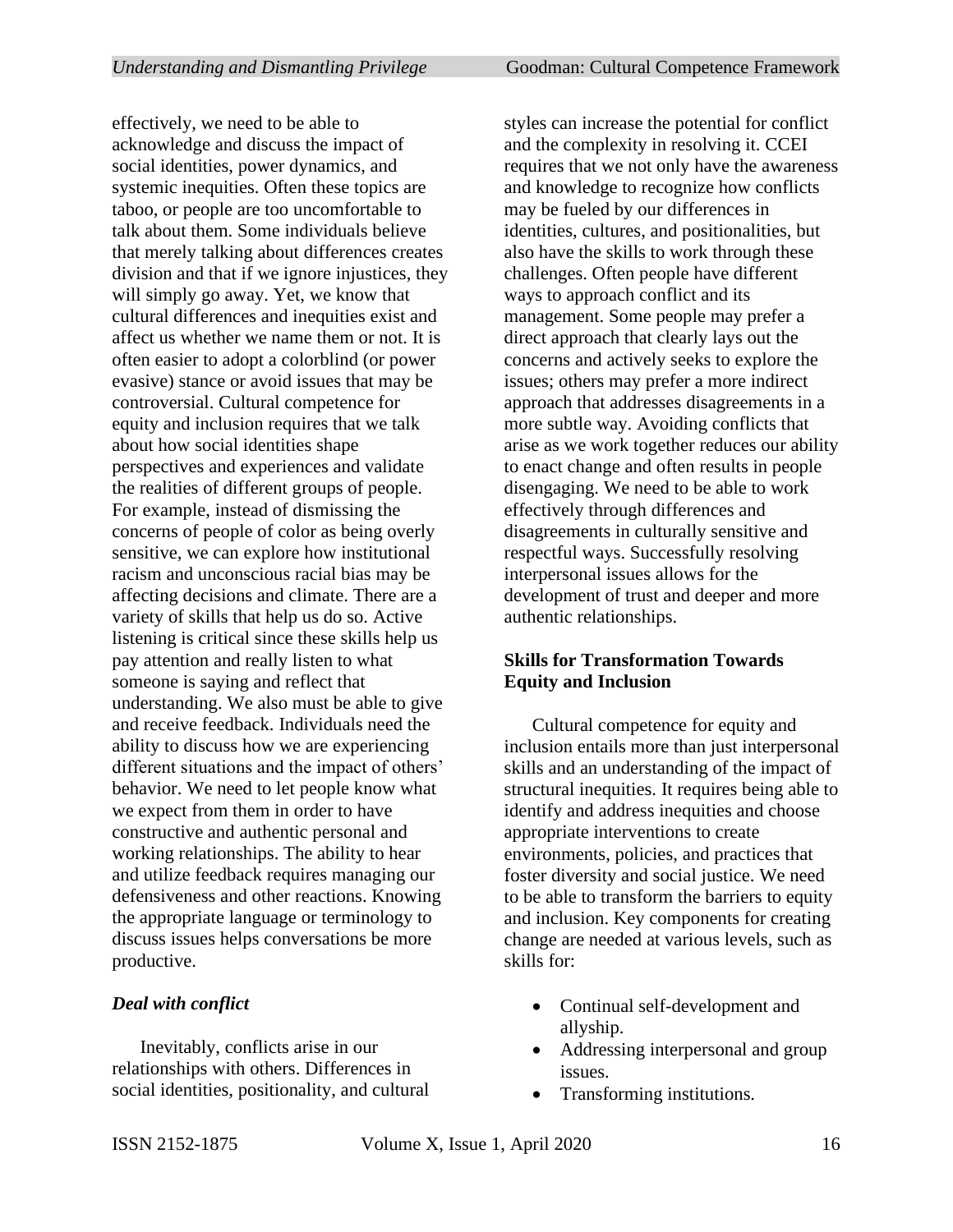#### *Continue self-development and allyship*

*Skills for self-development* include ongoing self-reflection, self-education, and personal growth. Since developing cultural competence for equity and inclusion is a life-long process, we need to know how to continually learn and grow. These skills include being able to self-monitor our thoughts and behavior, hear and respond appropriately to feedback, access resources for on-going learning around different social identities and forms of oppression, work on overcoming our biases and prejudice, and examine and transform our internalized superiority/inferiority.

We also need to be developing our skills for allyship (Brown, 2015; Goodman, 2011). While allyship can occur within and across different marginalized groups, I am particularly referring to when people from privileged groups work against a form of oppression from which they benefit. Certainly, personal awareness and knowledge of the issues are key components. Additionally, being able to work in solidarity with people from marginalized groups for equity and inclusion involves numerous skills such as learning when to listen and when to speak up, how to contribute one's expertise without taking over, and not looking for and expecting the marginalized group to provide emotional support and praise.

*Skills to address interpersonal and group issues* may involve a host of capacities depending on one's role, including the ability to respond to biased comments and microaggressions, to identify and remedy oppressive group dynamics, and to create equitable and culturally inclusive workplaces and classroom/learning

environments. This may mean being able to speak up at a meeting when one notices that a person of Color's idea is being ignored or attributed to a White person, ensuring that students with disabilities are appropriately included in-class activities and group assignments, or constructively leading a discussion on controversial social issues. Supervisors/managers, in particular, may need skills at helping to resolve interpersonal conflicts related to culture and social identities and providing unbiased performance evaluations.

*Skills for institutional transformation* involve being able to create and critically analyze organizational policies and practices for differential impact and outcomes (Diversity Collegium, 2016; Sturm, Eatman, Saltmarsh, & Bush, 2011). This competency requires that one can advocate on behalf of self or others to address policies, practices, or organizational cultural norms that are inequitable or culturally exclusive or insensitive. Institutional policies and practices that affect admissions, graduation, hiring, promotion, retention, discipline, curriculum, services, and programming are some areas that need to be considered. People need to be able to use a social justice lens to develop new policies and practices that are equitable and inclusive and be able to remedy and enact changes to existing ones once inequities or disparities are identified.

*Skills for societal change* include the ability to work collaboratively with others to create changes in society that may include efforts to change laws, governmental policies, or cultural norms. These efforts might be collective action to support rights for the LGBTQ community, to increase educational access for low-income and immigrant students, or to enhance worker rights. To be effective, we need the capacity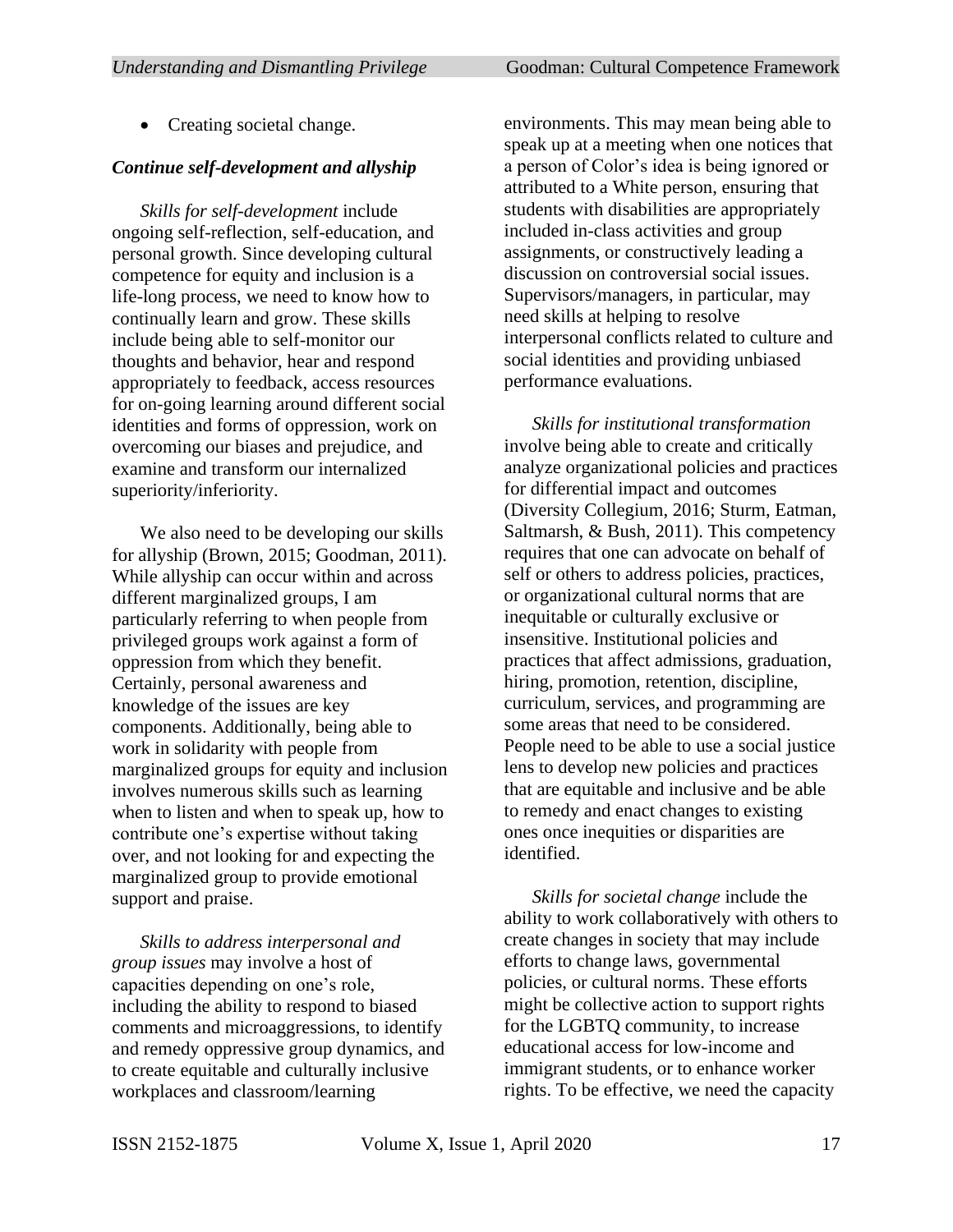to utilize various social change strategies as appropriate, such as community organizing, media campaigns, petitions, rallies, and teach-ins and the ability to choose appropriate action for a given situation.

#### **Competencies**

#### **Context and Role Specific Competencies**

Thus far, I have focused on the five core competencies and key components that are likely to be relevant for anyone seeking to become more culturally competent for equity and inclusion: self-awareness, understanding and valuing others, knowledge of societal inequities, interpersonal skills engaging across differences, and skills for transformation towards equity and inclusion. Depending on one's particular context, role, and responsibilities, the specific awareness, knowledge, and skills within these core competencies will need to be tailored to the situation. For example, in terms of considering the context, the make-up of the members of the organization and the surrounding community will affect what people need to know to be culturally competent for equity and inclusion. If an institution has numbers of individuals from particular ethnic groups, obviously greater knowledge of those cultures and lived realities is necessary. Similarly, if an organization serves people from specific populations, such as individuals who were formerly incarcerated or immigrants, people need a deeper understanding of the experiences and related government policies for those groups.

People within the same organization with different roles will need different specific competencies. For example, in a university, faculty have many varied responsibilities. They need the selfawareness to understand how their social identities and positionality will affect how and what they teach, an awareness of how their biases might affect how they treat students in the classroom, as well as how they advise, mentor, or grade them. Faculty also need knowledge of how the social identities and positionality of their students may affect their participation and experience in the class (e.g., feeling isolated, invisible, confident), and their life circumstances (e.g., being able to afford books, food, housing; working other jobs). They need skills to manage classroom dynamics (e.g., address microaggressions, handle conflict constructively) and create an inclusive curriculum and classroom environment where everyone feels valued and is able to learn. In addition, faculty need skills to create and advocate for equitable departmental and university policies.

Others in the college community may need other specific awareness, knowledge, and skills. Health service providers need to be particularly aware of gender and sexuality issues in order to provide appropriate and sensitive medical and mental health care to people who identify as gender non-conforming or queer. Important for career counselors is an awareness of their biases as they advise students on career options and an understanding of how internalized inferiority, cultural background, and societal oppression may influence career choices, whether in limiting one's aspirations, dealing with the pressure from family to pursue a particular vocation, or concerns about the bias and discrimination a student is likely to encounter in a particular field (e.g., women in technology). Administrators and those with management responsibilities may need particular work regarding biases that arise in hiring, promotion, evaluation, and supervision skills to effectively manage diverse staff, and the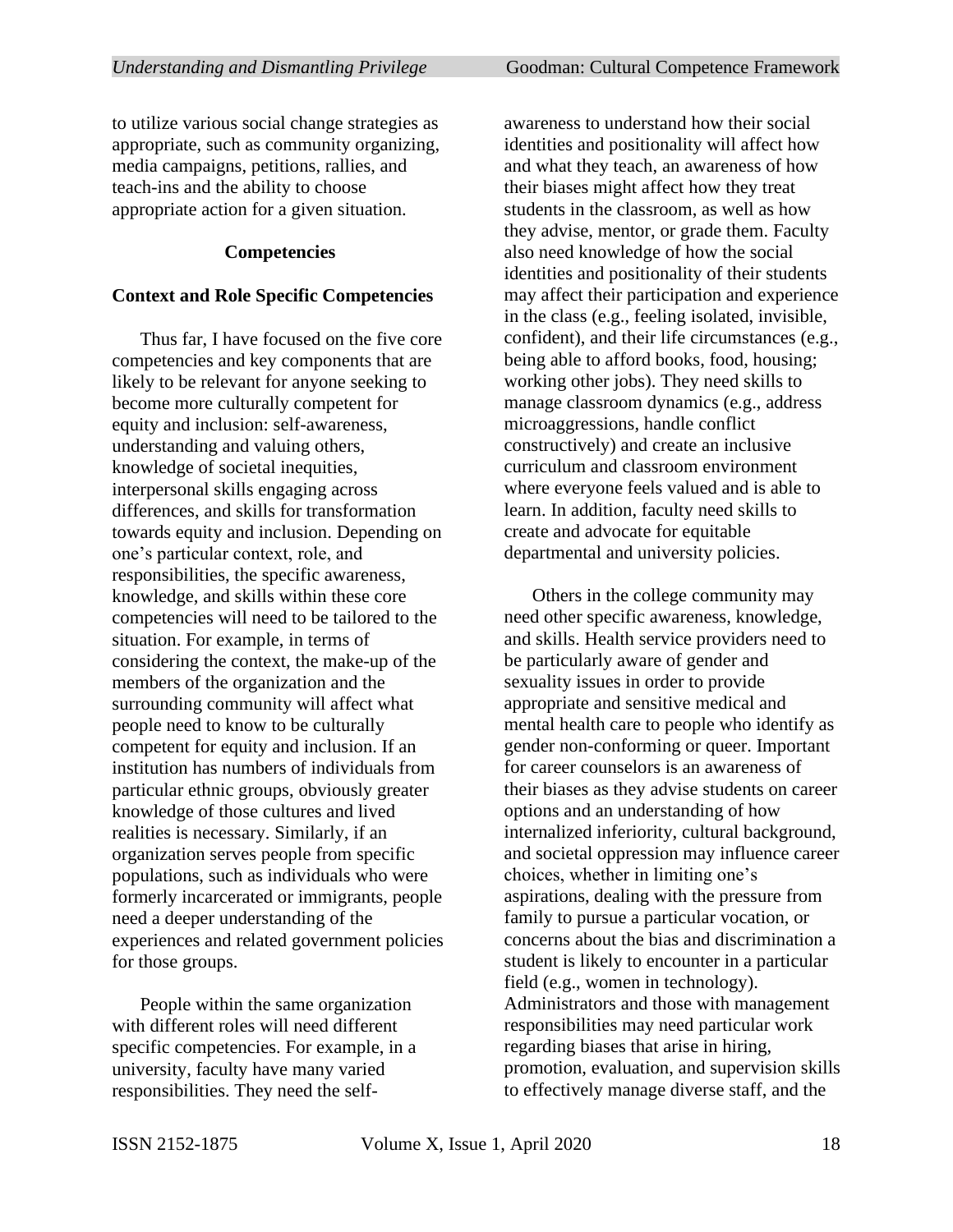ability to create and review policies and procedures for equity and inclusion.

#### **Developing Competencies**

The development of a particular competency rarely occurs in isolation from other competencies. The core competencies are interrelated, and thus their development is often interconnected. For example, when we learn about others' cultures and experiences, it often sheds light on our own. As we learn more about systemic inequities, it can help us develop ways to create more equity in our environments and to raise our awareness of the privileges we receive. The point is not to try to isolate the different core or key competencies, but to ensure that all of them are being addressed in appropriate ways. Additionally, individuals likely have uneven awareness, knowledge, and skills depending on the social identity, form of oppression, or issue. Someone might have high levels of competency around LGBTQ issues but not about class issues, or be skilled at institutional advocacy but limited in self-awareness.

There are numerous ways to develop competencies and increase capacity for equity and inclusion. One way is through various educational experiences such as classes, workshops, webinars, and lectures that provide information, discussions, and activities to increase awareness, knowledge, and skills. Another avenue is through relationships and experiences with different individuals, groups, and communities. This may include meeting with people from local organizations, doing internships, volunteering, joining groups, or developing more meaningful relationships with individuals with a diversity of social identities and backgrounds. As we have actual contact and connections with different people, we have the potential to gain

invaluable firsthand knowledge, empathy, and insight. Additionally, we can engage in our own self-education by accessing information through reading, media, and cultural events. There is no shortage of opportunities to be developing cultural competence for equity and inclusion if one is intentional about doing so.

#### **Assessing Competencies**

There are also many ways to assess the development of competencies. While at the moment there is no validated instrument for the CCEI model, there are a variety of other methods that can be helpful. Individuals and departments can receive feedback from relevant others: colleagues, supervisors, students, clients, community members. This can be done through surveys, questionnaires, feedback forms, and/or focus groups. Campus climate surveys can help identify areas for attention. People can be asked to discuss or write self-assessments, selfreflections, or case analyses and take tests that assess knowledge. Individuals can demonstrate skills though facilitating a group, planning and conducting a class or workshop, or being observed working with a client. There are also instruments that measure attitudes, beliefs, and behaviors related to diversity and inclusion (e.g., https://idiinventory.com/Intercultural development inventory; Pope & Mueller, 2005).

#### **Implementation and Application**

The Cultural Competence for Equity and Inclusion model can be used for a variety of diagnostic and planning purposes. It can help people reflect on the questions:

- What do we want people to be able to do?
- What areas are we are already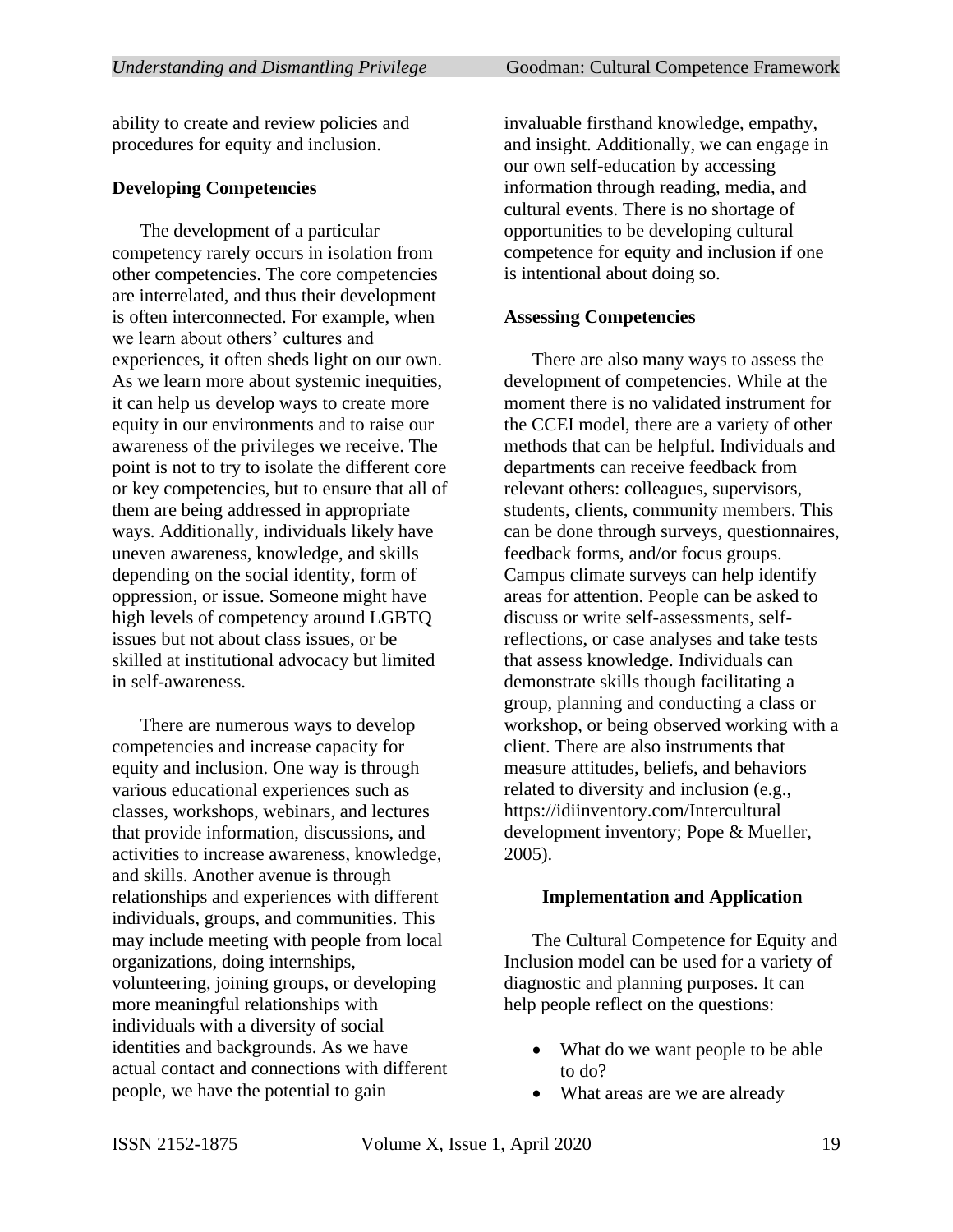addressing and which need more attention and depth?

• How can we measure where we are towards this goal?

This model can offer a roadmap for implementing diversity, equity, and inclusion efforts and for identifying the capacities that need to be deepened. Instead of just randomly offering particular workshops or implementing new programs, the CCEI can help individuals and groups charged with advancing DEI at their institutions create a more systematic and intentional way to plan their interventions. The following are a few examples of how the model could be used.

# *Organizational mission and strategic planning*

At its broadest level, this model can be used for setting institutional goals. These core competencies can provide the overall framework for what the institution wants to cultivate in all its members. It can then consider how these capacities can be developed.

## *Professional development*

The CCEI framework can be used to identify and develop the competencies needed by members of the organization, generally, as well as the specific needs of different departments/groups within an institution. The model can be a reference to ascertain which competencies are being developed and which need further attention. For example, I worked with one organization to offer a two-day general CCEI training open to all members of the organization to create some shared foundational knowledge and skills. This was followed by some sessions, particularly for people in different roles.

## *Educational programming*

To go beyond just general diversity events, planners can be intentional about offering a range of programming that would help people develop the awareness, knowledge, and skills for CCEI. They can consider the particular speakers who are invited, include sessions that allow people to have meaningful dialogue across differences, and provide workshops on specific topics.

# *Student leadership development*

Student leadership development programs can be designed to prepare students to be culturally competent for equity, inclusion, and social justice. At one university, I developed and trained trainers to lead a one-day basic workshop for student leaders on CCEI. The staff is subsequently developing additional training for students who remain student leaders over several years to build on and increase their competencies.

## *Curriculum development and creating student learning outcomes*

Instructors can develop courses that intentionally develop these various competencies or create programs or sequences of courses to do so. These competencies can be the basis for student learning outcomes. Some instructors have intentionally integrated these competencies into their syllabi. One university has adopted the CCEI framework as the core competencies for all their students. Each school and department is working to identify the specific competencies needed for their students and how students through courses and other experiences (across the university) would develop these competencies and how they will be assessed. I provided initial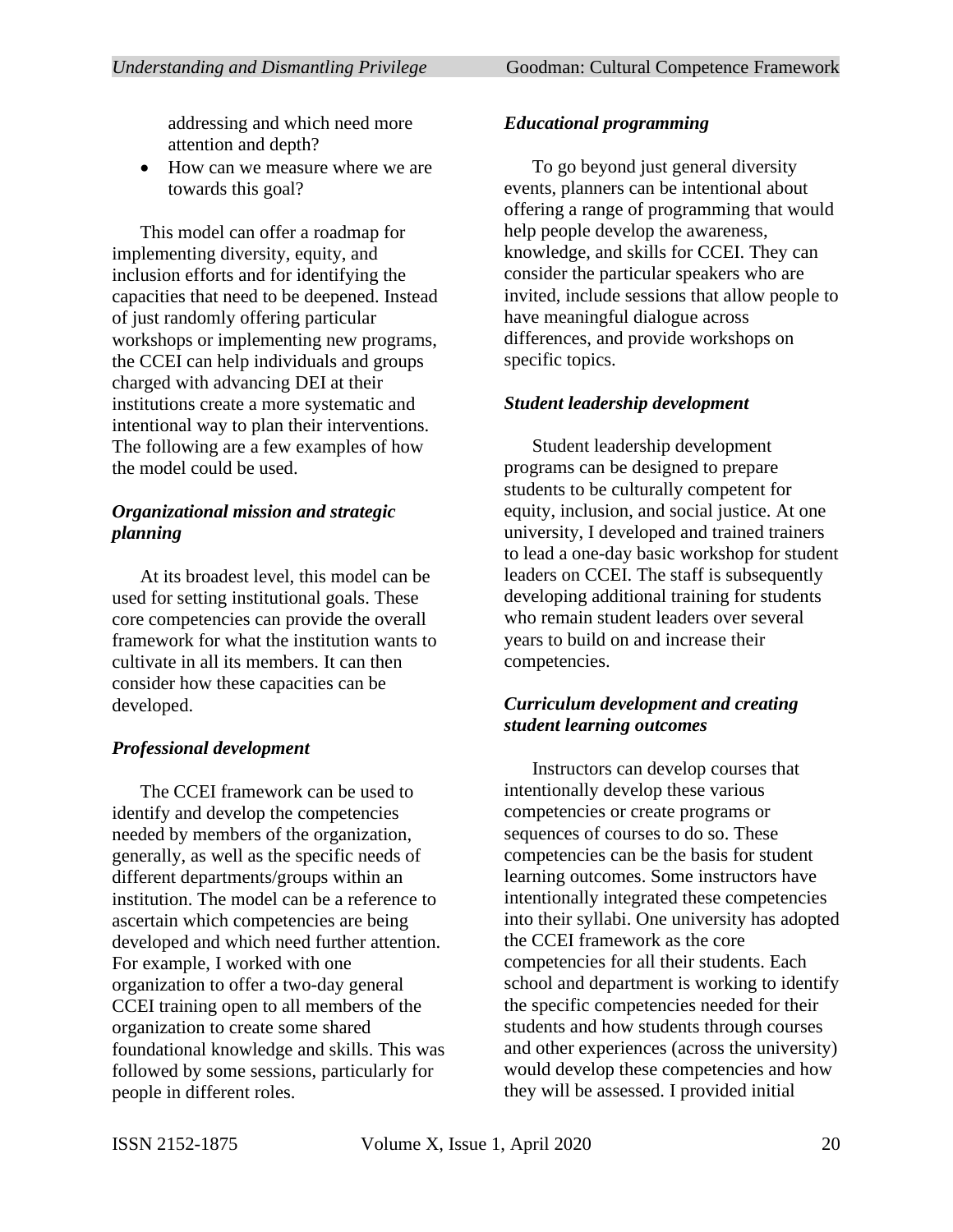training on the CCEI model to a steering committee so they could help oversee this process.

An overall flow to consider for implementing the CCEI is identifying:

Core competencies  $\rightarrow$  Key components→ Specific competencies for that role/context  $\rightarrow$  Ways to develop the competencies  $\rightarrow$  Ways to assess the competencies.

As more people have become familiar with the model, they are finding different ways of utilizing it.

#### **Highlights of This Model**

There are several characteristics of this framework that make it different from most cultural competency models, and that may make it a useful tool for a range of organizations.

*Encompasses all social identities and forms of oppression.* This framework addresses various sociocultural groups, not just those related to race and ethnicity. People can use this model to explore and develop cultural competency around sex, gender, sexual orientation, religion, socioeconomic class, ability/disability, age, and national origin, among others, along with the corresponding systemic inequities.

*Incorporates an intersectional perspective.* Not only does this model address a variety of sociocultural groups, it considers how these various social identities and forms of oppression interact and intersect within particular contexts and how this affects people's senses of self and experiences.

*Integrates equity, inclusion, and social* 

*justice issues.* Examinations of power, privilege, and oppression, as well as cultural differences, are infused throughout all components of the model.

*Includes skills for action and advocacy.* In addition to interpersonal skills, this framework addresses the skills needed to ensure equity and inclusion on organizational, institutional, and societal levels. It recognizes the importance of both personal and institutional/social change.

*Provides a flexible, broad framework.*  This model can be applied across a variety of contexts and purposes. These basic components can be tailored to meet the needs of particular fields or organizations.

The Cultural Competence for Equity and Inclusion model offers one way to integrate social justice content with cultural competency to achieve diversity, equity, and inclusion goals. Making competences explicit increases the likelihood they will be addressed. The ability to live and interact effectively with a diversity of people in diverse contexts and foster equity, inclusion, and social justice is needed throughout all of our institutions. This framework can be a tool towards this end.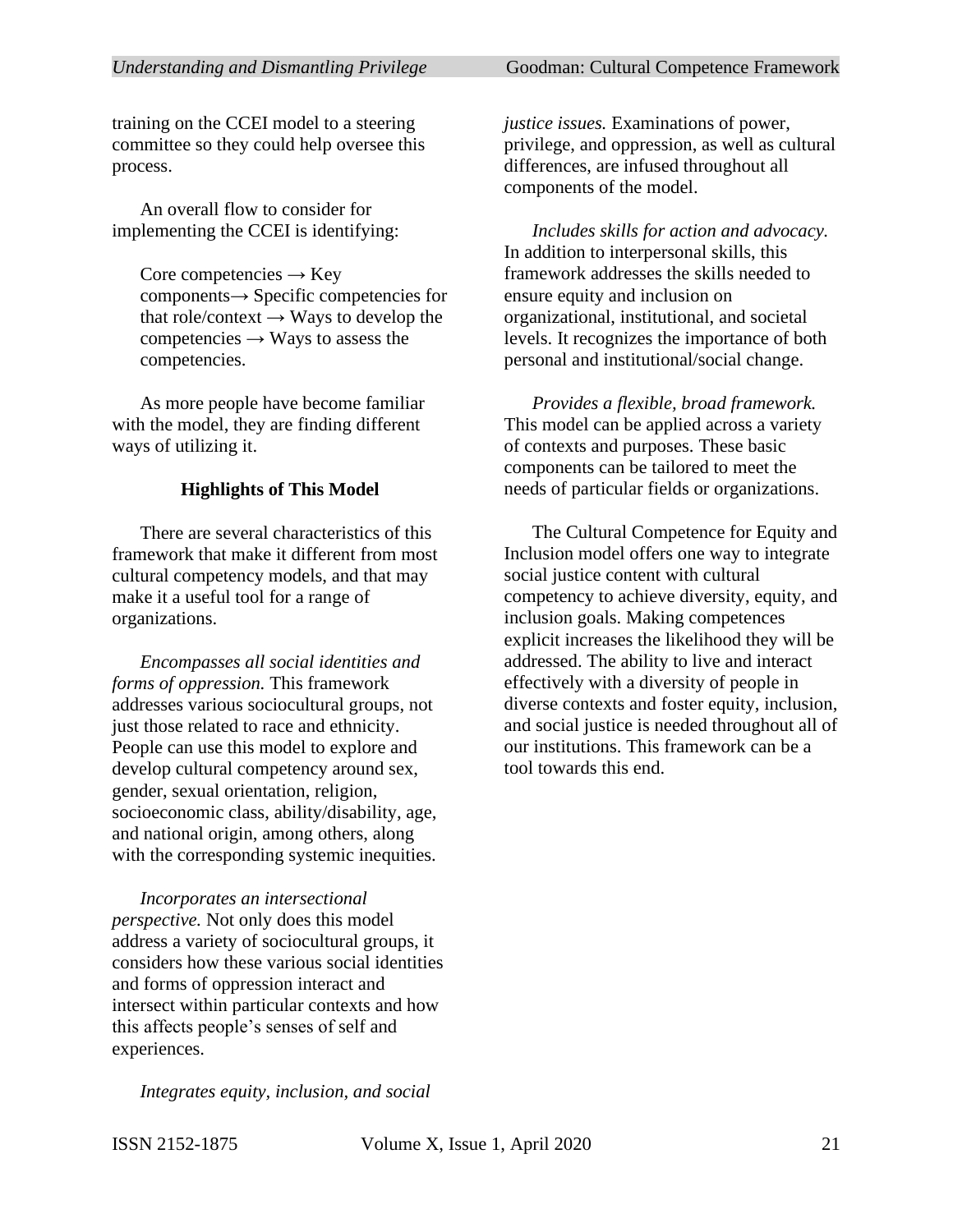#### **References**

- Adams, M., Bell, L. A., Goodman, D., & Joshi, K. (Eds.). (2016). *Teaching for diversity and social justice (3rd ed.).* New York: Routledge.
- Banaji, M., & Greenwald, A. (2013). *Blind spot: Hidden biases of good people*. New York: Random House.
- Bell, L. A. (2016). Theoretical foundations for social justice education. In M. Adams, L. A. Bell, D. Goodman, & K. Joshi (Eds*.*)*, Teaching for diversity and social justice* (3rd ed.) (pp. 3– 26. New York: Routledge.
- Bennett, M. J. (2004). Becoming interculturally competent. In J. S. Wurzel (Ed.), *Toward multiculturalism: A reader in multicultural education* (pp. 62–72). Newton, MA: Intercultural Resource Corporation.
- Bivens, D. (2005). What is internalized racism? In M. Potapchuk & S. Leiderman (Eds.), *Flipping the script: White privilege community* (pp. 43–52). Silver Spring, MD: MP Associates, Inc. and the Center for Assessment and Policy Development (CAPD).
- Brown, K. T. (2015). Perceiving allies from the perspective of non-dominant group members: Comparisons to friends and activists. *Current Psychology, 34*(4), 713–722. https://doi.org/10.1007/s12144-014-9284-8
- Chiu, C-Y, Lonner, W., Matsumoto, D., & Ward, C. (2013). Cross-cultural competence: Theory, research and application. *Journal of Cross-Cultural Psychology, 44*(6), 843–848.
- Collins, P. H., & Blige, S. (2016). *Intersectionality: Key concepts*. Malden, MA: Polity Press.
- Crenshaw, K. (1993). Mapping the margins: Intersectionality, identity politics, and violence against women. *Stanford Law Review*, *43*, 1241–1299.
- Cross, T., Bazron, B., Dennis, K., & Isaacs, M. (1989). *Towards a culturally competent system of care.* (Vol. 1). Washington, DC: Georgetown University Child Development Center, CASSP Technical Assistance Center.
- David, E. J. R. (2014). *The psychology of internalized oppression*. New York: Springer.
- DiAngelo, R. (2011). White fragility. *International Journal of Critical Pedagogy*, *3*(3), 54–70.
- Diversity Collegium. (2016). *Global diversity and inclusion benchmarks*. Retrieved from http://diversitycollegium.org/globalbenchmarks.php
- Freire, P. (1970). *Pedagogy of the oppressed.* New York, Continuum.

Gutierrez y Muhs, G., Niemann, Y. F., Gonzalez, C., & Harris, A. (Eds.). (2012). *Presumed* 

ISSN 2152-1875 Volume X, Issue 1, April 2020 22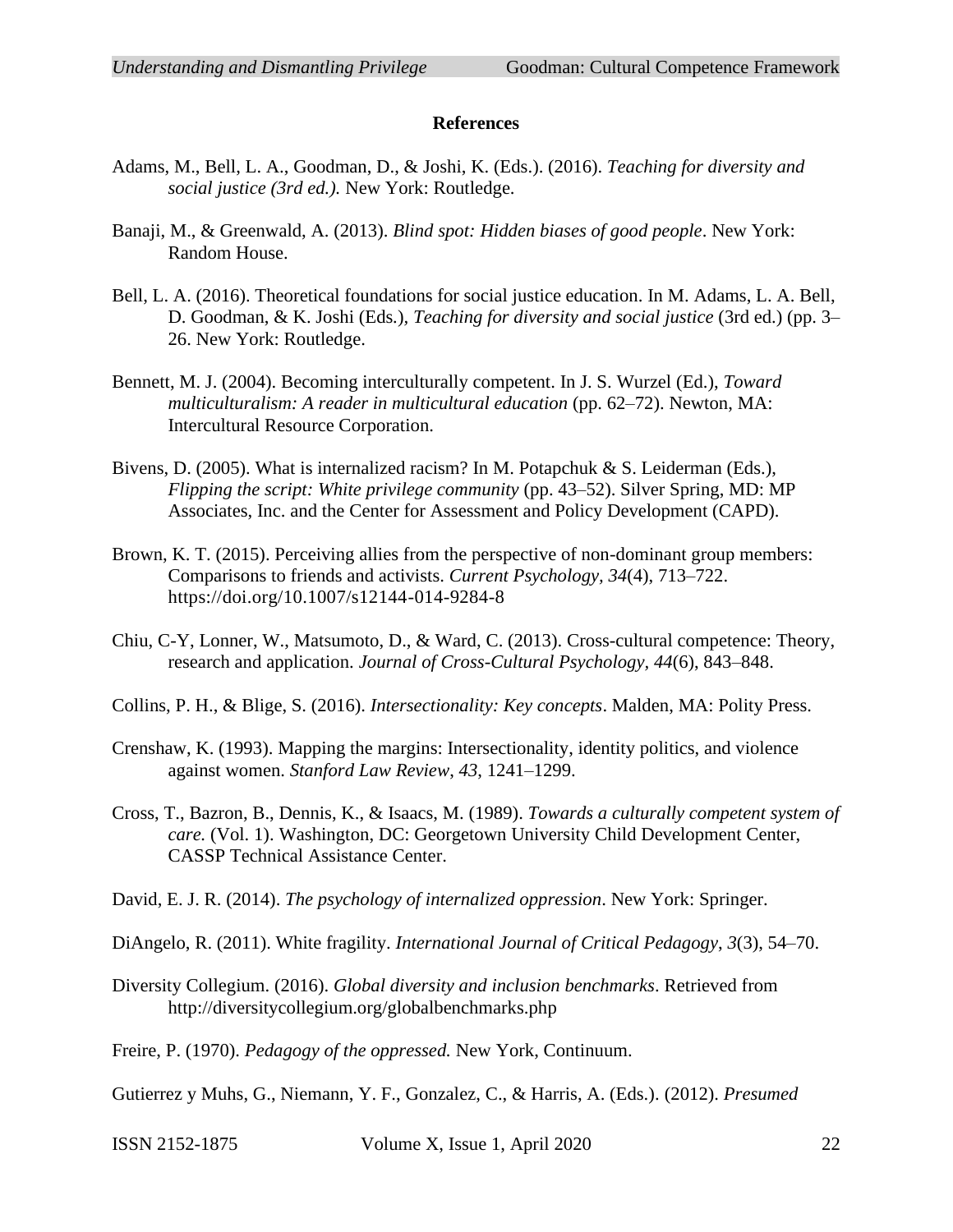*incompetent: The intersections of race and class for women in academia.* Boulder, CO: University Press of Colorado.

- Inzlicht, M., & Schmader, T. (2012). *Stereotype threat: Theory, process, and application*. New York: Oxford University Press.
- Lindsey, R. B., Nuri-Robins, K., & Terrell, R. D. (2009). *Cultural proficiency: A manual for school leaders* (3rd ed.). Thousand Oaks, CA: Corwin.
- McNair, T. (2016, Winter). The time is now: Committing to equity and inclusive excellence. *Diversity & Democracy, 19*(1)*.* American Association of Colleges and Universities. Retrieved from http://aacu.org/diversitydemocracy/2016/winter/mcnair
- National Association of Social Workers. (2015). *The standards and indicators for cultural competence in social work practice.* Retrieved from http://socialworkers.org/practice/standards/Standards\_and\_Indicators\_for\_Cultural\_Com petence.asp
- Okun, T. (n.d.). *White supremacy culture.* Retrieved from: http://www.dismantlingracism.org/uploads/4/3/5/7/43579015/whitesupcul13.pdf
- Pittman, C. T. (2010). Race and gender oppression in the classroom: The experience of women faculty of color with white male students. *Teaching Sociology, 38*(3), 183–196.
- Pope, R., & Mueller, J. (2005). Faculty and curriculum: Examining multicultural competence and inclusion. *Journal of College Student Development, 46*(6), 679–688.
- Pope, R., Reynolds, A., & Mueller, J. (2019). *Multicultural competence in student affairs* (2nd ed.). San Francisco: Jossey-Bass.
- Ratts, M. J., Singh, A. S., Butler, K., Nassar-McMillan, S., & McCullough, J. R. (Jan. 27, 2016). Multicultural and social justice counseling competencies: Practical applications in counseling. *Counseling Today.* Retrieved from https://ct.counseling.org/2016/01/multicultural-and-social-justice-counselingcompetencies-practical-applications-in-counseling/
- Shallcross, L. (2013, September 1). Multicultural competence: A continual pursuit. *Counseling Today*. Retrieved from https://ct.counseling.org/2013/09/multicultural-competence-acontinual-pursuit/
- Staats, C., Capatosto, K., Wright, R., & Jackson, V. (2016). State of the science: Implicit bias review 2016. Kirwan Institute. Retrieved from http://kirwaninstitute.osu.edu/wpcontent/uploads/2016/07/implicit-bias-2016.pdf
- Steele, C. M., & Aronson, J. (1995, November). Stereotype threat and the intellectual test performance of African Americans. *Journal of Personality and Social Psychology, 69*(5),